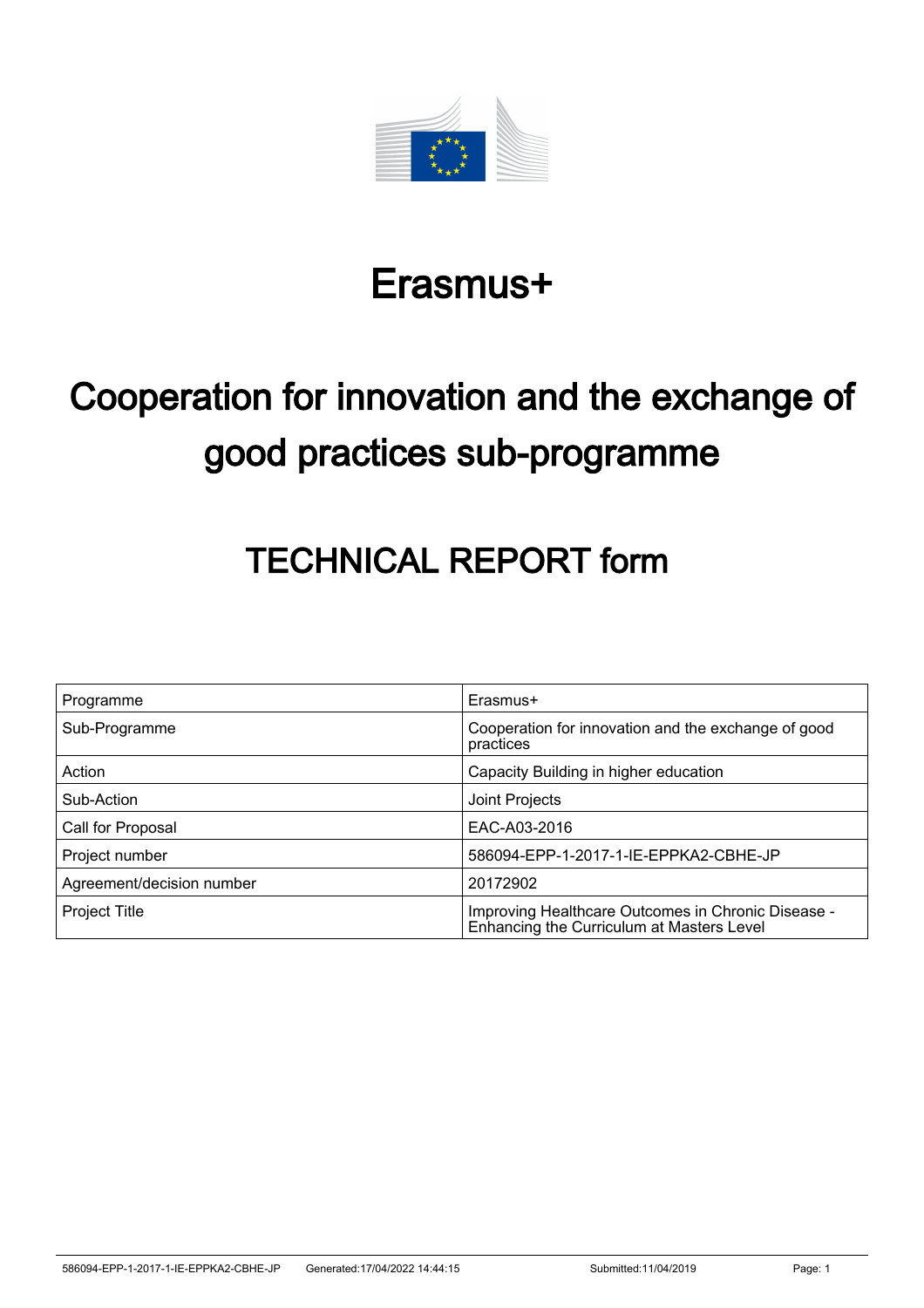# Contractual Data

## Dates and Beneficiaries

#### **Dates**

Activities Start: Activities End: Activities End: Project Duration(months): 40

Project Start: 15/10/2017 Project End: 14/02/2021

## Beneficiary Data

| Role                                          | <b>PIC</b> | Name                                                                                                                                                                           | Country                      |
|-----------------------------------------------|------------|--------------------------------------------------------------------------------------------------------------------------------------------------------------------------------|------------------------------|
| Co-Beneficiary /<br>Partner                   | 933000030  | <b>BUKHARA STATE MEDICAL INSTITUTE</b>                                                                                                                                         | Uzbekistan                   |
| Co-Beneficiary /<br>Partner                   | 933759928  | <b>TASHKENT MEDICAL ACADEMY</b>                                                                                                                                                | Uzbekistan                   |
| Co-Beneficiary /<br>Partner                   | 933749646  | DAI HOC THAI NGUYEN                                                                                                                                                            | Vietnam                      |
| Co-Beneficiary /<br>Partner                   | 997406769  | <b>HANOI MEDICAL UNIVERSITY</b>                                                                                                                                                | Vietnam                      |
| Co-Beneficiary /<br>Partner                   | 999864846  | UNIVERSITAT POLITECNICA DE VALENCIA                                                                                                                                            | Spain                        |
| Coordinating<br>Organization /<br>Beneficiary | 999974359  | UNIVERSITY COLLEGE DUBLIN, NATIONAL UNIVERSITY<br>OF IRELAND, DUBLIN                                                                                                           | Ireland                      |
| <b>Management Contact</b><br>Person           | 999974359  | UNIVERSITY COLLEGE DUBLIN, NATIONAL UNIVERSITY<br>OF IRELAND, DUBLIN                                                                                                           | Ireland                      |
| Co-Beneficiary /<br>Partner                   | 999893752  | UNIVERSITA DEGLI STUDI DI PAVIA                                                                                                                                                | Italy                        |
| Co-Beneficiary /<br>Partner                   | 972782446  | LIETUVOS SVEIKATOS MOKSLU UNIVERSITETAS                                                                                                                                        | Lithuania                    |
| Co-Beneficiary /<br>Partner                   | 989330064  | STATE EDUCATIONAL INSTITUTION OF HIGHER<br>PROFESSIONAL EDUCATION SIBERIAN STATE<br>MEDICAL UNIVERSITY OF THE FEDERAL HEALTHCARE<br>AND SOCIAL DEVELOPMENT                     | <b>Russian</b><br>Federation |
| Co-Beneficiary /<br>Partner                   | 923788134  | KAZAN INNOVATIVE UNIVERSITY NAMED AFTER<br>V.G.TIMIRYASOV (IEML)                                                                                                               | Russian<br>Federation        |
| Co-Beneficiary /<br>Partner                   | 953136260  | <b>FAR EASTERN FEDERAL UNIVERSITY</b>                                                                                                                                          | Russian<br>Federation        |
| Co-Beneficiary /<br>Partner                   | 933435851  | THE STATE EDUCATION INSTITUTION OF HIGHER<br>PROFESSIONAL TRAINING THE FIRST SECHENOV<br>MOSCOW STATE MEDICAL UNIVERSITY UNDER<br>MINISTRY OF HEALTH OF THE RUSSIAN FEDERATION | Russian<br>Federation        |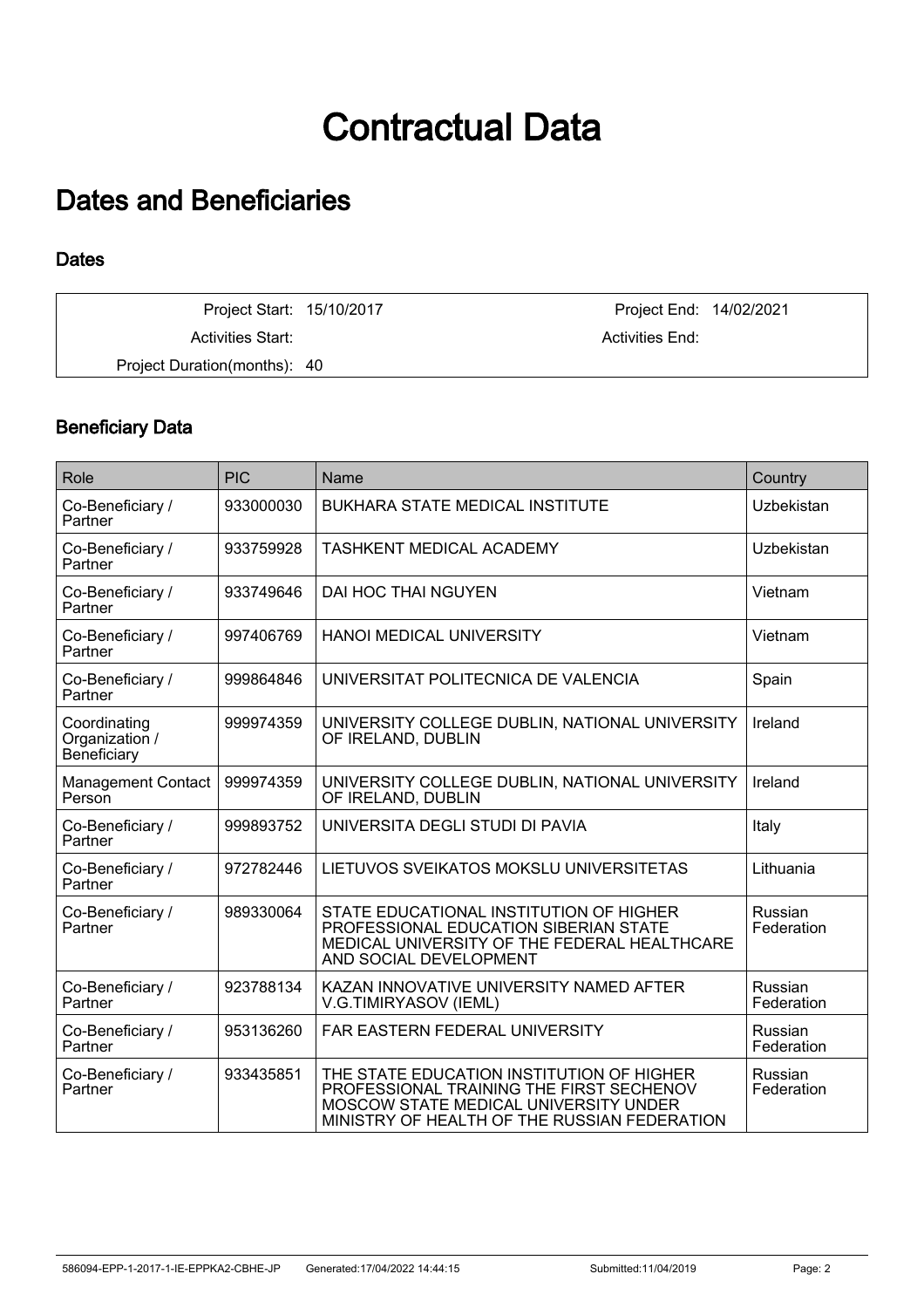## Legal Representative

### Organisation Legal Address

|                  | Name: UNIVERSITY COLLEGE DUBLIN, NATIONAL UNIVERSITY OF IRELAND, DUBLIN |              |
|------------------|-------------------------------------------------------------------------|--------------|
|                  | Street: BELFIELD                                                        |              |
| Post Code: 4     |                                                                         | City: DUBLIN |
| Country: Ireland |                                                                         |              |

## Department

|                           | Name: President  |              |
|---------------------------|------------------|--------------|
|                           | Street: BELFIELD |              |
| Post Code: 4              |                  | City: DUBLIN |
| Country: Ireland          |                  |              |
| Local Address:            |                  |              |
| Internet site: www.ucd.ie |                  |              |
|                           |                  |              |

### **Contact**

|             | Title: Professor                     |                  | Function: President of UCD |
|-------------|--------------------------------------|------------------|----------------------------|
|             | Name Andrew J                        | Last Name: Deeks |                            |
|             | Phone Number 1: +353 1 716 1618/1704 | Phone Number 2:  |                            |
| Fax Number: |                                      | Mobile Number:   |                            |
| Email:      | president@ucd.ie                     |                  |                            |

## Contact Person

## Organisation Legal Address

|                  | Name: UNIVERSITY COLLEGE DUBLIN, NATIONAL UNIVERSITY OF IRELAND, DUBLIN |              |
|------------------|-------------------------------------------------------------------------|--------------|
|                  | Street: BELFIELD                                                        |              |
| Post Code: 4     |                                                                         | City: DUBLIN |
| Country: Ireland |                                                                         |              |
|                  |                                                                         |              |

### **Department**

Name: School of Nursing, Midwifery and Health Street: BELFIELD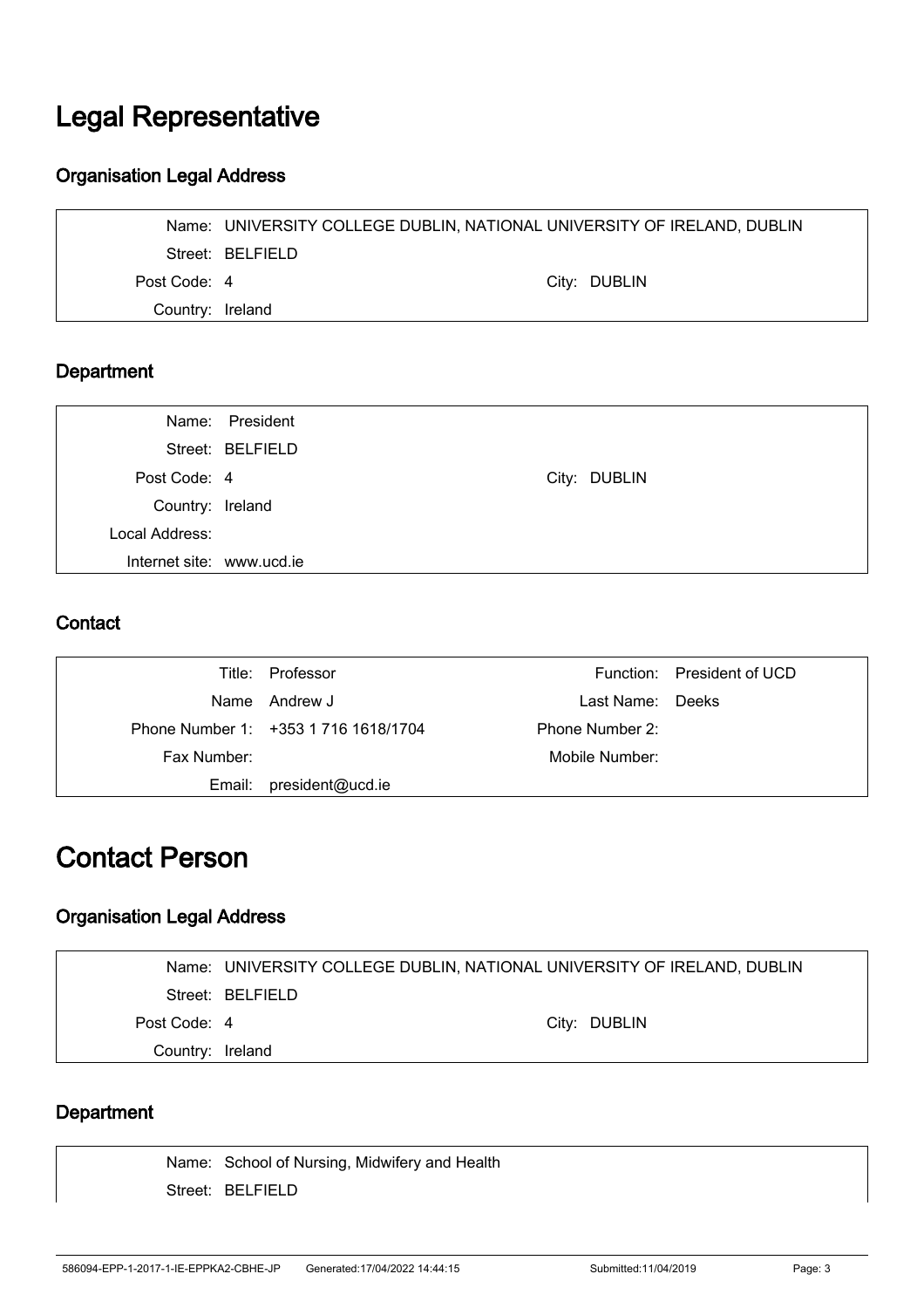Post Code: 4 City: DUBLIN Country: Ireland Local Address: Internet site: www.ucd.ie

### **Contact**

|                                | Title: Doctor     |                  | Function: Associate Dean |
|--------------------------------|-------------------|------------------|--------------------------|
| Name: Mary                     |                   | Last Name: Casey |                          |
| Phone Number 1: +353 1 7166473 |                   | Phone Number 2:  |                          |
| Fax Number:                    |                   | Mobile Number:   |                          |
| Email:                         | mary.casey@ucd.ie |                  |                          |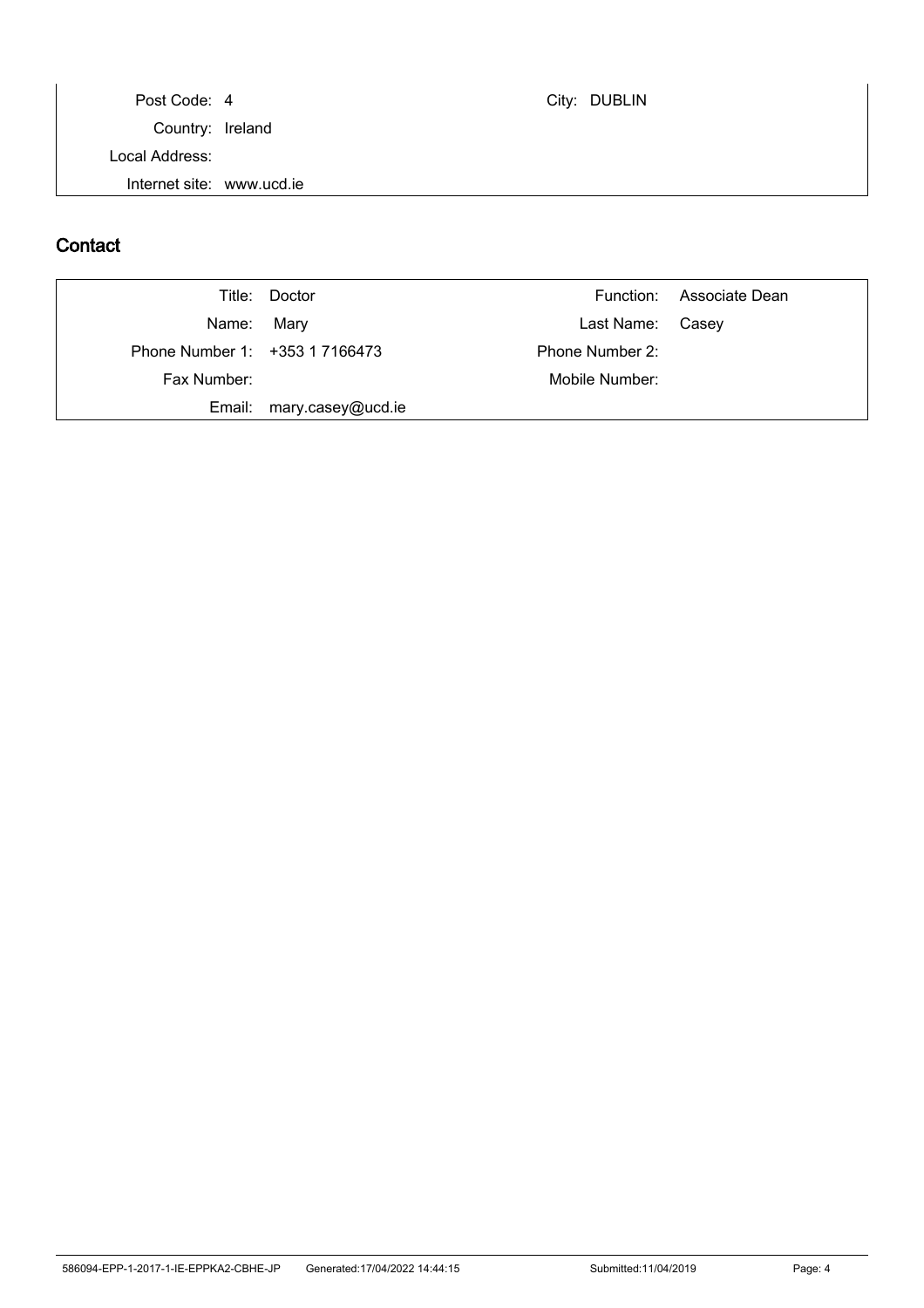# Project Summary and Horizontal Issues

## Project Description

English - 1

## Horizontal Issues

#### Previous recommendations/follow-up

The key responses to recommendations made by the Agency's monitoring activities are:

1"To provide to each partner university a detailed annual work plan." Response: Production and circulation of internal QA and progress report circulated (attached as Appendix 1)

2"Partners should be regularly informed about the financial situation". Response: A standing item on all project team meetings is budget. Two remaining partners continue to have difficulties in providing bank details. 3"Equipment purchases." Response: Received quotations for teleconference equipment and Interactive transparent video board.

4"Introduce a specific e-tool for on-line access to all documentation". Response: A Google Drive facility will be set up within the next week.

5"A Quality Strategy/Plan should be shared with all partners". Response: governance structure, roles and responsibilities clearly outlined in internal progress and QA report.

6 " A Dissemination Strategy / Plan shared with all partners". Response: This is part of WKP 4 and has an assigned WP leader to oversee activities.

7 "The project website should be opened and be regularly updated…" Response: Supplier identified awaiting invoice. Launching date imminent.

8 "The modernised Master programme should be disseminated' Response: Comprehensive 95-page draft curriculum document of 12 module descriptors has been circulated to all stakeholders. The above comments and responses are relevant to the project in general.

There were several additional comments relating to Uzbekistan. These are:

1 "to ensure a wider participation and ownership, the local project teams should be enlarged and project tasks should be more equally distributed." Response: Project Coordinator has met with Uzbekistan and outlined the governance structure and a detailed plan for Local Operational Committee.

2 "Regular meetings between the two Uzbek project teams should be organised at national level and the overall bilateral communication should be strengthened." Response: Project Coordinator and Project Administrator will visit Uzbekistan partners to help action this point in May 2019.

3 "Uzbek project teams should consider publishing a regular article in the Annual publication "Erasmus+ in Uzbekistan", on the website of the National Erasmus+ Office." Response: The Project Coordinator and Project Administrator will visit Uzbekistan partners to help action this point in May 2019.

4 "It would be useful if the European partners could also train the local teams in Partner Countries on managing EU funding, in particular concerning the unit cost approach". Response: The Project Manager has outlined the process of managing EU funding at the Kick off meeting in Hanoi. Further training for EU partners and regular updates on the process is now part of the ongoing Project Team agenda.

5 "A better gender balance ." Response: Project Coordinator met with all partners in Valencia and emphasis was placed on the need for gender balance for participants' in all aspects of the IHOD project.

The Expert's assessment of the project monitoring progress highlighted the challenges of managing a 12-partner project covering 7 countries. This was anticipated at the Kick Off meeting so it was decided to use conference calls, emails and the PSC meetings rather than holding a stakeholder conference for the agreement on the approach and specification of the masters' programme (output 1.4). The funds released by this, permitted supportive management project activities such as the visit to Valencia, Uzbekistan and Tomsk to be undertaken.

#### Transversal issues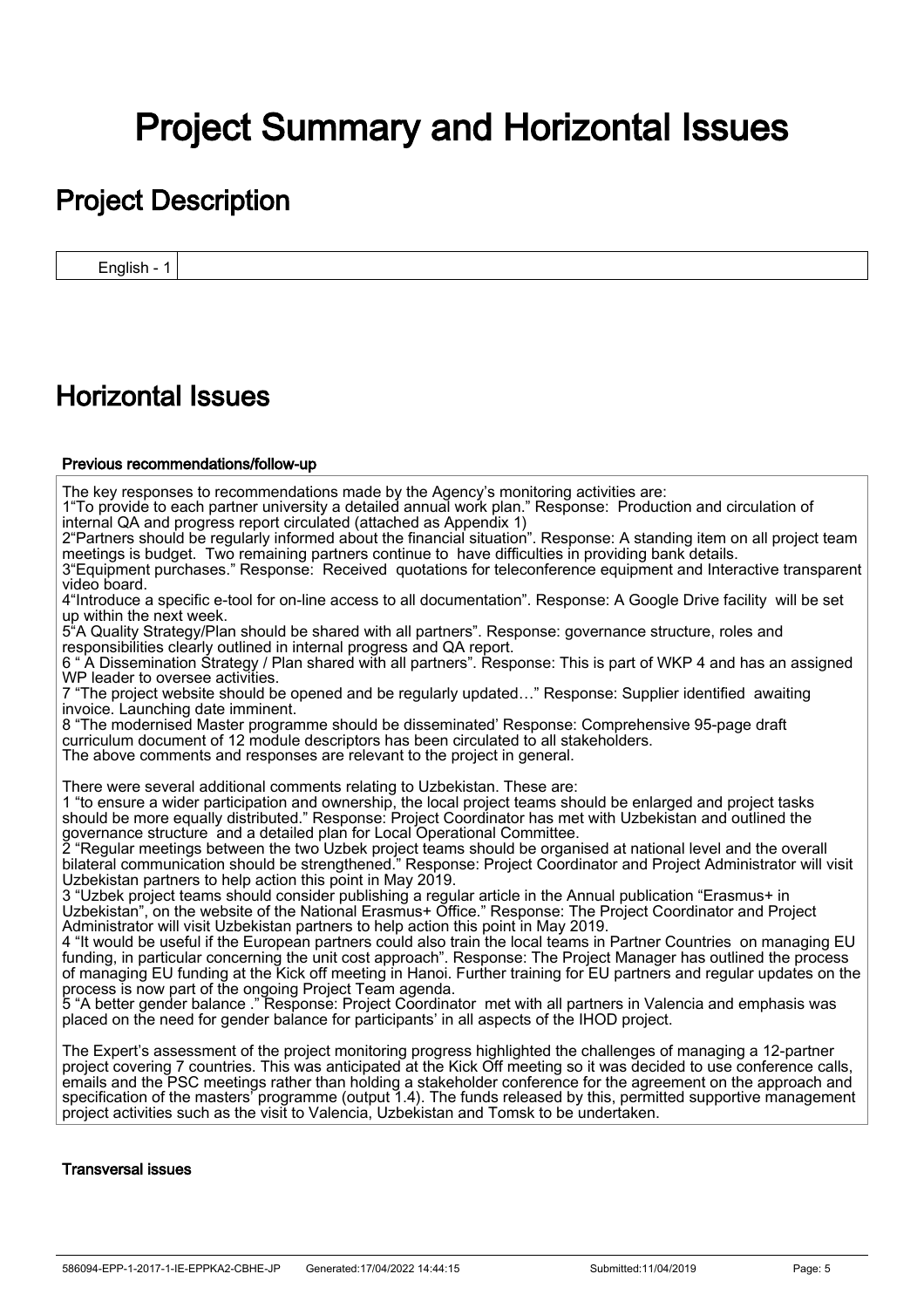This project is designed to assist in changing the mind-set of medical professionals to move from the traditional reactive treatment approach to a pro-active risk-based prevention approach to avoid the development of common chronic illnesses by managing causative factors. This requires the training of public health professionals with a wide range of transversal skills. Such managers have to move away from having a narrow speciality so that they understand in a more holistic way all the different social and medical factors that cause chronic illness. They are required to work closely with other professionals and to have a wider understanding of their work. The programme being developed is therefore centred around issues related to public health care with students understanding the issues of policy, economics and quality supported by an understanding of epidemiology, statistics and how issues can be researched.

A key feature of the programme is to introduce an understanding of risk. This requires that those developing and leading public health programmes have the skill sets to ensure that the already widely recognised risk factors that lead to chronic illnesses are addressed. This can be achieved by establishing the necessary organisational structures to promote policies to reduce those risks and to manage the human factors and relationships that result from a failure to avoid those risks. Furthermore, public health staff are required to move to person centred care. This requires that professionals have an empathy and ability to listen and communicate with people and to provide them with the services and treatments that are most suitable for their own situation. The module of Person-Centred care addresses these issues.

Other modules such as leadership and research are included in the programme to address the more traditional "transversal skills" such as problem solving and critical thinking. To prepare students to design and implement effective projects and research, modules on advanced research methods and clinical practicum are developed. All of these issues require that the students develop communication, teamwork and overall leadership skills so that they have the ability to develop and lead public health programmes and implement change. These are addressed in the leadership module.

During the development of the programme itself, assistance is being given to the partners in developing these skills through team work for developing each of these modules.

In addition, the Project Coordinator and Project Administrator met with all partners in Valencia and emphasis was placed on the need for gender balance for participants' in all aspects of the IHOD project.

#### Involvement of people with fewer opportunities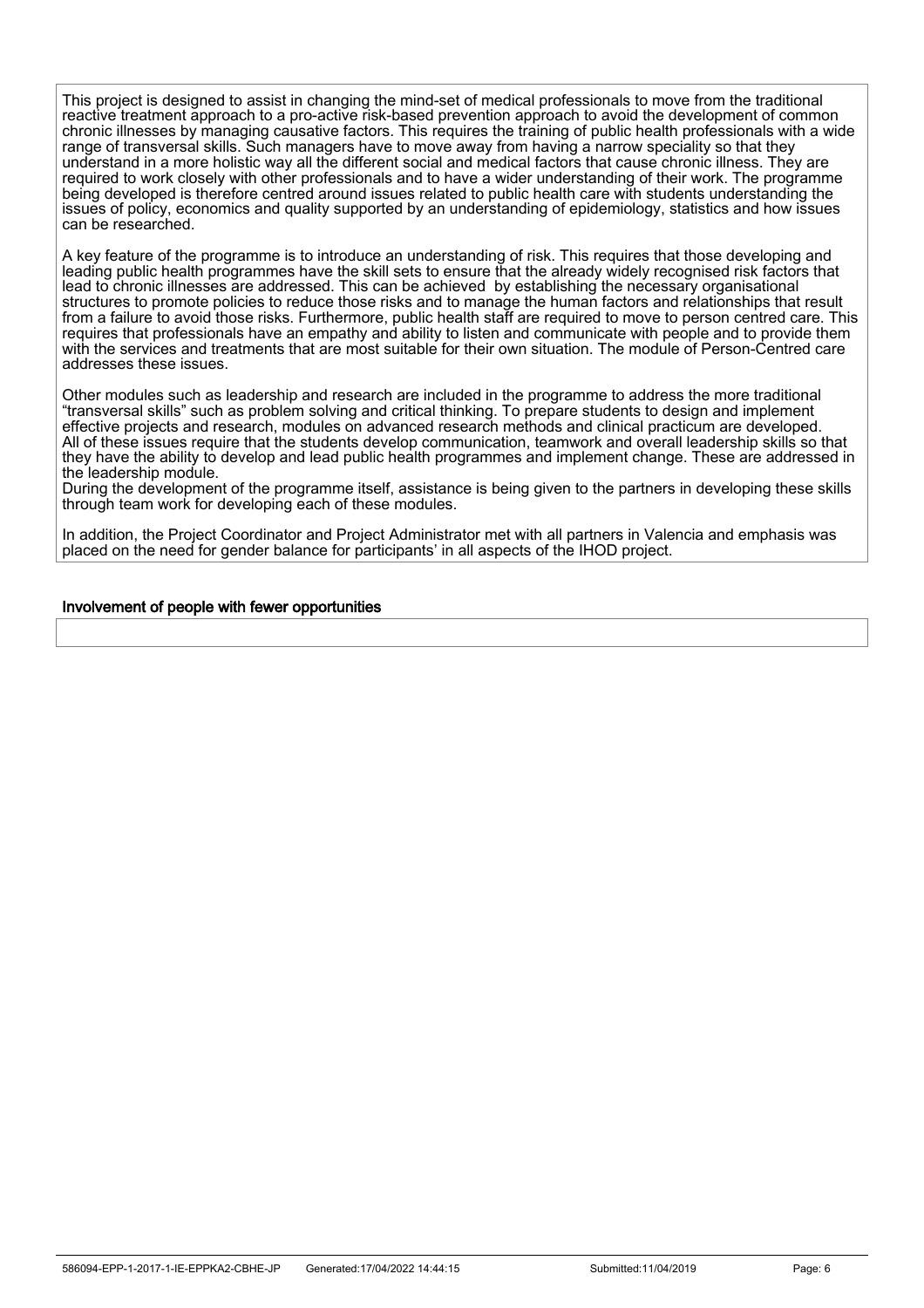# Award Criteria

## Typology

## Horizontal priorities

| Fostering the assessment of transversal skills                                                                         | ✔ |
|------------------------------------------------------------------------------------------------------------------------|---|
| Promoting the take-up of practical entrepreneurial experiences in education, training and youth<br>work                |   |
| Promoting the professional development of staff and youth workers in ICT methodologies                                 | ✓ |
| Supporting the production and adoption of Open Educational Resources in diverse European<br>languages                  | ✓ |
| Facilitating the validation of non-formal and informal learning and its permeability with formal<br>education pathways |   |

### Linkages

| School education    | ۹                    |
|---------------------|----------------------|
| Higher education    | $\blacktriangledown$ |
| Adult education     | Ξ                    |
| Vocational training | Ξ                    |
| Youth sector        | Ξ                    |
| Cross-sector        | Ξ                    |

## If cross sector is selected

| School education    |  |
|---------------------|--|
| Higher education    |  |
| Adult education     |  |
| Vocational training |  |
| Youth sector        |  |
|                     |  |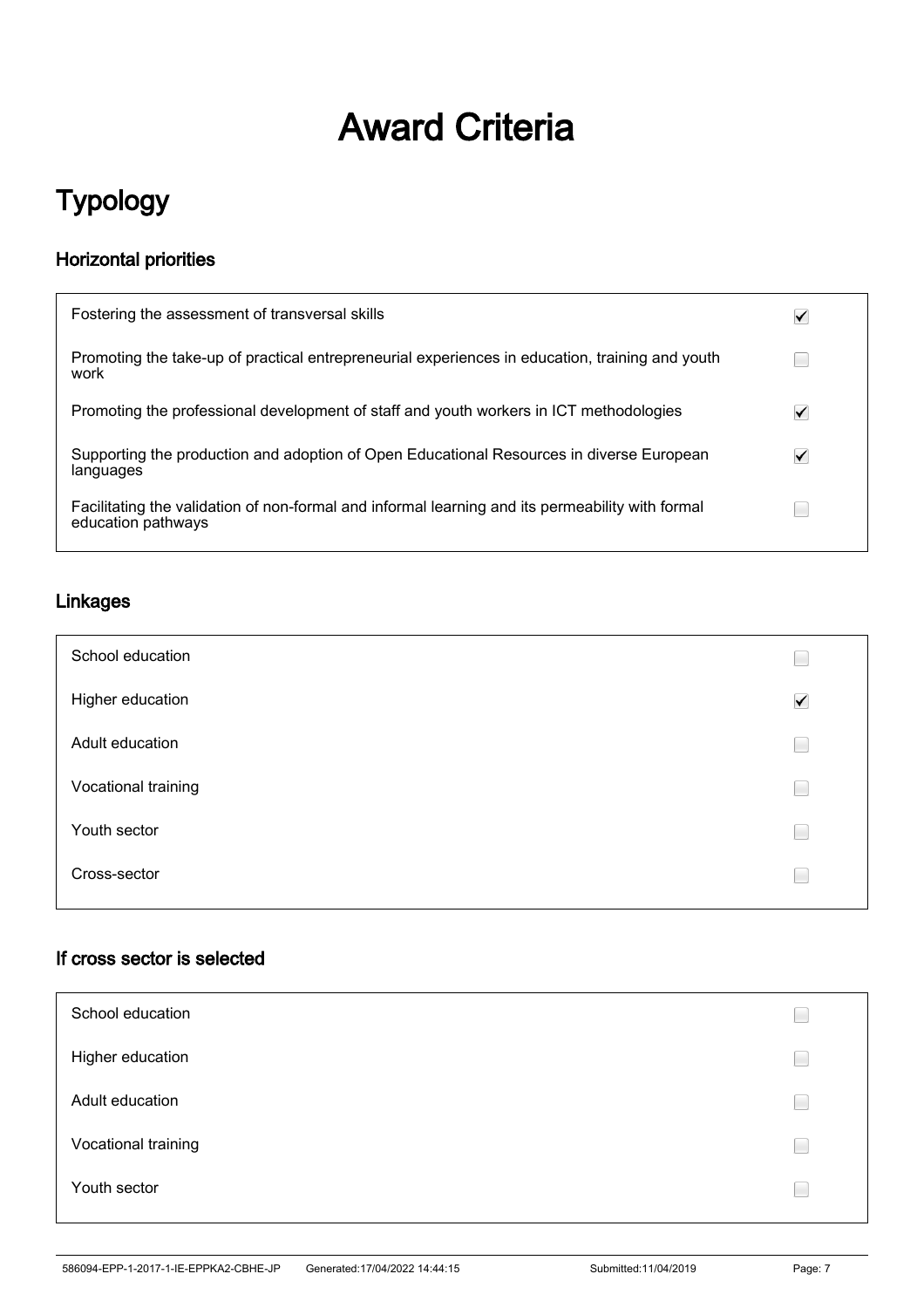### CBHE Aims

| Support the modernisation, accessibility and internationalisation of the higher education field in<br>the eligible Partner Countries.                                                                                           |   |
|---------------------------------------------------------------------------------------------------------------------------------------------------------------------------------------------------------------------------------|---|
| Promote voluntary convergence with EU developments in higher education.                                                                                                                                                         |   |
| Support eligible Partner Countries to address the challenges facing their higher education<br>institutions and systems, including those of quality, relevance, equity of access, planning,<br>delivery, management, governance. | ✓ |
| Promote people to people contacts, intercultural awareness and understanding.                                                                                                                                                   |   |
| Contribute to the cooperation between the EU and the eligible Partner Countries (and amongst<br>the eligible Partner Countries).                                                                                                |   |

## CBHE Objectives

| Improve the quality of higher education and enhance its relevance for the labour market and<br>society.                                                                            |   |
|------------------------------------------------------------------------------------------------------------------------------------------------------------------------------------|---|
| Improve the level of competences and skills in HEIs by developing new and innovative education<br>programmes.                                                                      |   |
| Enhance the management, governance and innovation capacities, as well as the<br>internationalisation of HEIs.                                                                      | ✓ |
| Increase the capacities of national authorities to modernise their higher education systems, by<br>supporting to the definition, implementation and monitoring of reform policies. |   |
| Foster regional integration and cooperation across different regions of the world through joint<br>initiatives, sharing of good practices and cooperation                          | ✓ |

## Specific activities

| Curriculum development                                                                |  |
|---------------------------------------------------------------------------------------|--|
| Modernisation of governance, management and functioning of HEIs                       |  |
| Strengthening of relations between HEIs and the wider economic and social environment |  |

## Type of project

| National project      |  |
|-----------------------|--|
| Multi-country project |  |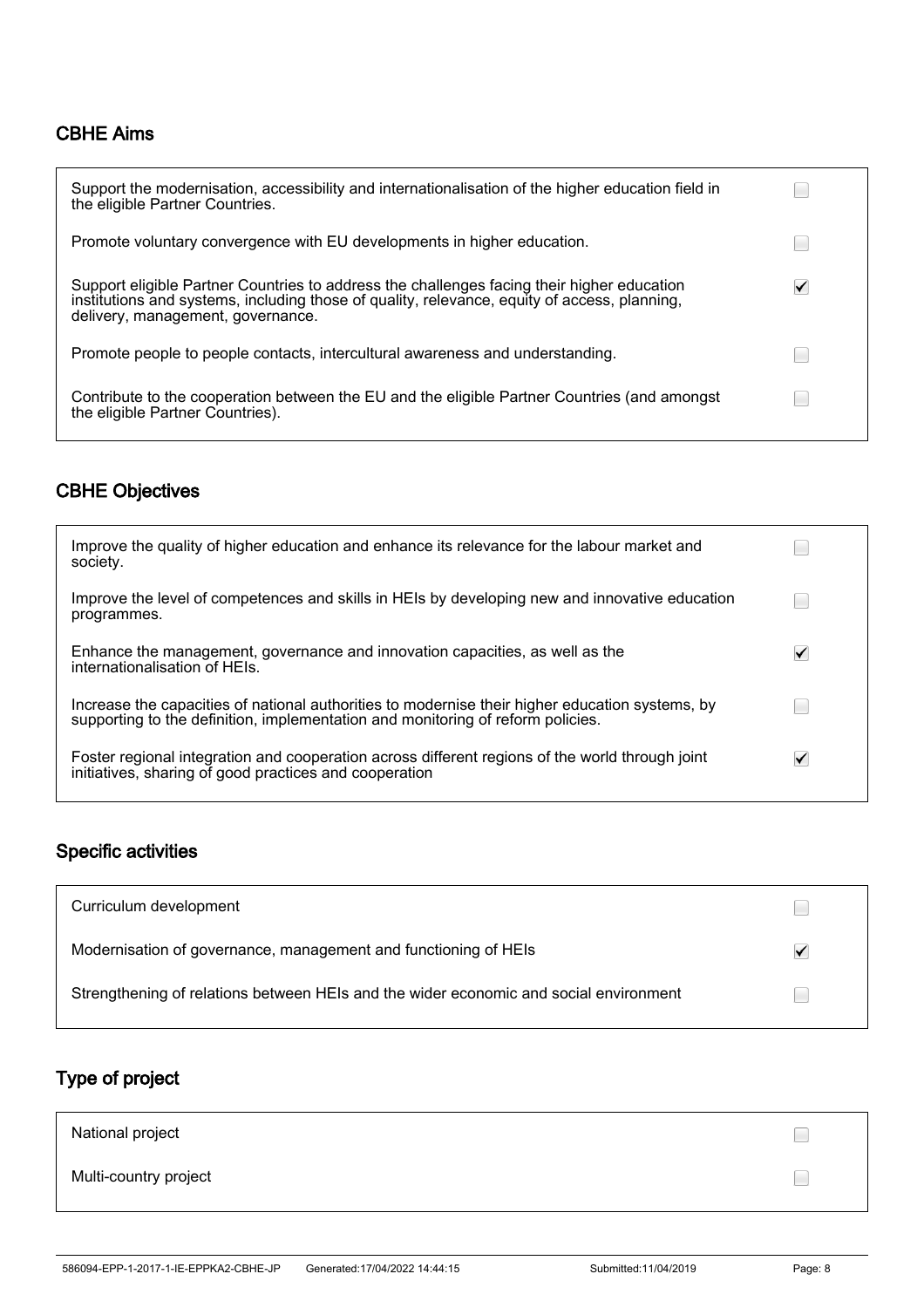## Regions involved

| Region 1 - Western Balkans               |                      |
|------------------------------------------|----------------------|
| Region 2 - Eastern Partnership Countries | $\blacktriangledown$ |
| Region 3 - South Mediterranean Countries |                      |
| Region 4 - Russian Federation            |                      |
| Region 6 - Asia                          | $\blacktriangledown$ |
| Region 7 - Central Asia                  |                      |
| Region 8 - Latin America                 |                      |
| Region 9 - Iran, Iraq, Yemen             |                      |
| Region 10 - South Africa                 |                      |
| Region 11 - ACP                          |                      |
| Cross-regional                           | $\blacktriangledown$ |
| Regional                                 |                      |
| National                                 |                      |

## Special mobility strand

| The project contains a Special Mobility Strand          |  |
|---------------------------------------------------------|--|
| The project does not contains a Special Mobility Strand |  |

## Involvement of people with fewer opportunities

YES/NO

## Assessment Criteria

## Relevance of the project

 $\Box$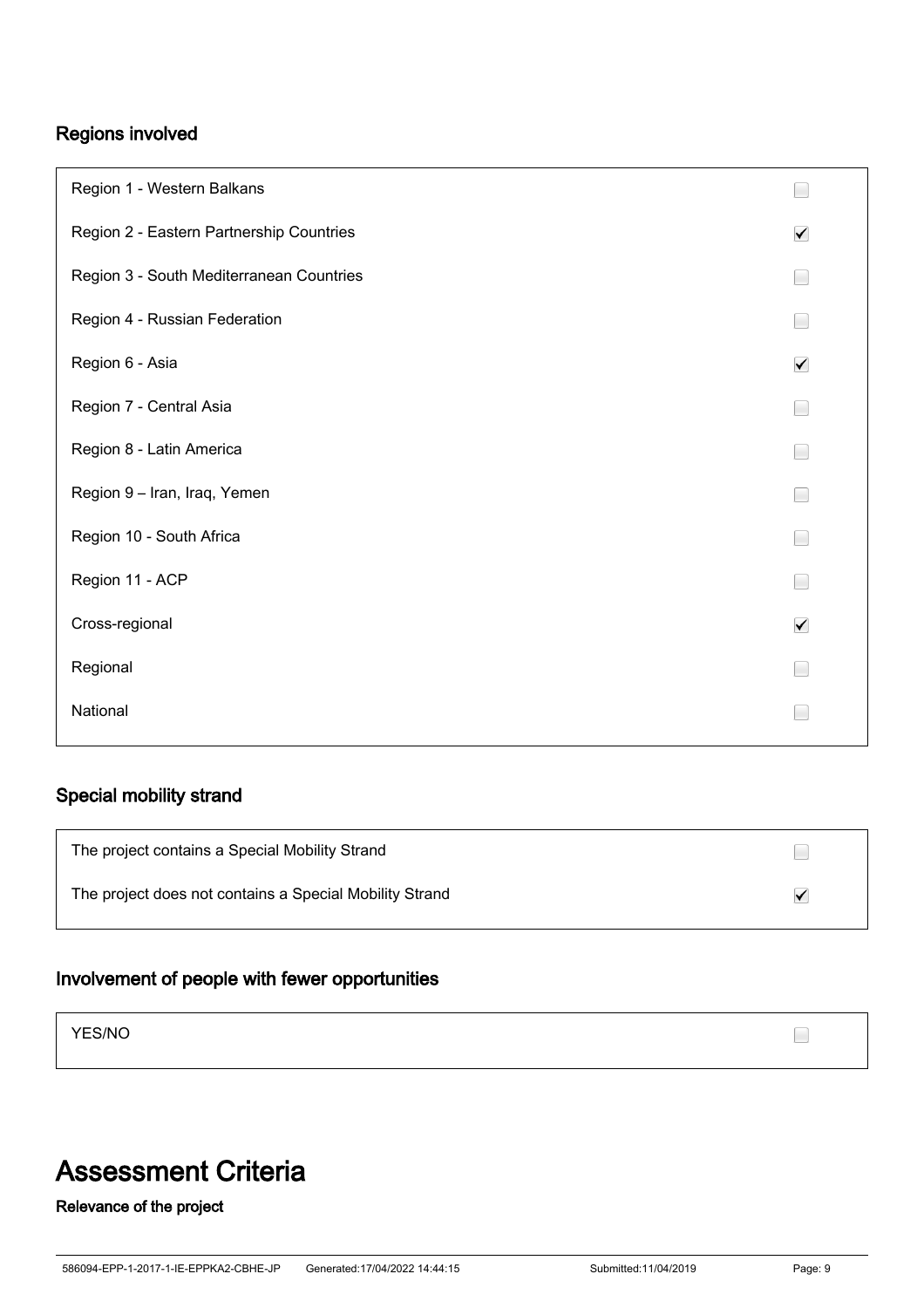#### Relevance to the objectives

There have been no significant changes that have affected the relevance of the project since the original application was made. Motivation and commitment of staff in general has been very good. Some issues have emerged with the partners in Uzbekistan, these are addressed in 3.2.1. Some problems with obtaining visa support were encountered that led to extra mobility expenses, but these have now been resolved. There have also been occasions where senior staff (Vladivostok, Tashkent and Moscow) in the partners had to cancel visits at the last minute due to urgent and important local business. This led to a financial loss to the project because it is not possible to afford to buy refundable tickets within the budget guidelines.

National programmes and strategies relating to improving healthcare outcomes in chronic disease have not changed since the project application.

#### EU Education, Cooperation & Development policies

The activities implemented so far have contributed to improving the quality of education and teaching (priority B). Train the trainers activities and workshops have taken place in programme and partner countries that have raised awareness of current EU best practice in health education at postgraduate level in the partners. In addition, study visits took place to partner countries where the visitors were exposed to important stakeholders such as APHEA, the EU public health education accreditation body. This enabled the partners to make essential contributions to the draft comprehensive masters' curriculum document now circulated, that complies with Bologna principles and ECTS. This curriculum document has been circulated for further consultation to stakeholders directly and will further contribute to improving the quality of education and teaching in the partners. Also, the first student visit to a programme country has taken place, further helping to improve the quality of education and teaching by setting a benchmark for best EU pedagogical practice.

## Quality of the project implementation

İ

Description of the implemented activities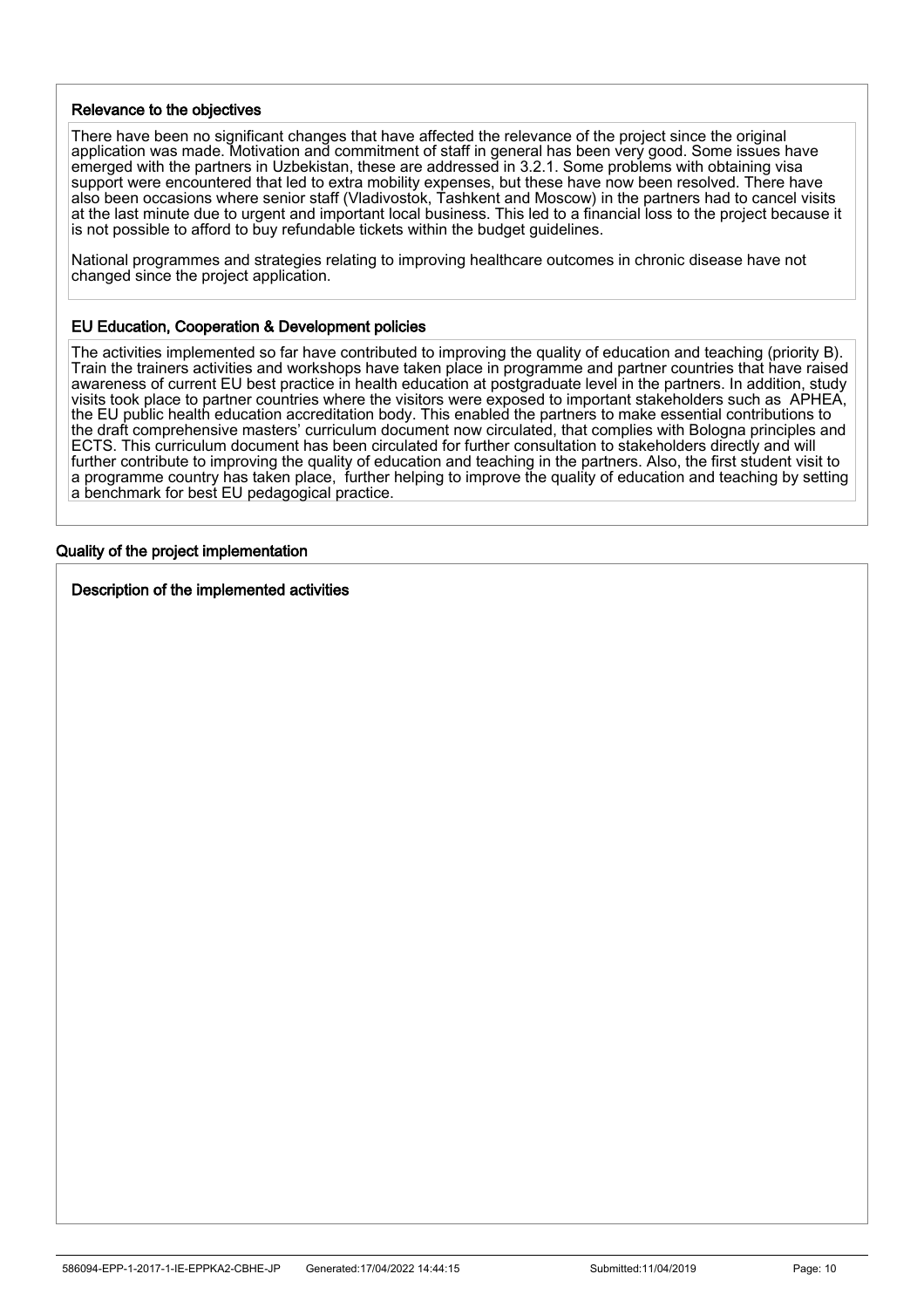WP1 Part 1: "Stakeholder requirements"

Output (O/p) 1.1: Analysis of international requirements and study tour. Activities 1.1.1-1.1.3. Due date Y1 M4. Completed Y1 M10. All partners contributed as planned. Delay due to the late start of the Kick off meeting in Hanoi in January 2018. Value added for partners by study tour exposure to EU best practice. Presentation reports were produced by all partners on output 1.2 & project team presentations on analysis of international requirements & gap analysis of current programmes.

O/p 1.2: Analysis of stakeholder requirements. Activities 1.2.1-1.2.3. Due date Y1 M 4. Completed Y1 M10. Partners contributed as planned to these activities & they were completed in line with work programme. Delay for same reason as outlined above.

O/p 1.3: Gap analysis of current programmes. Activities 1.3.1-1.3.3. Due date Y1 M 4. Completed Y1 M10. Partners contributed as planned to these activities. Delay for same reason as outlined above.

Output 1.4: Stakeholder approval of programme requirements. Activities 1.4.1, 1.4.2 Due date Y1 M6. Completed Y1 M10. It was decided to facilitate a greater number of participants at the Kick Off meeting in Hanoi whereby face to face meeting would provide a better foundation for programme development rather than holding a stakeholder conference (activity 1.4.2.). This enabled the Project Steering Committee (PSC) to finalise the approach & specification of the masters' programme (o/p 1.4) at the PSC meeting in Kaunas and to follow up by conference calls & emails. A progress report was presented at the Kaunas PSC meeting. All partners contributed as planned.

WP 2 Part 2: Programme Development

O/p 1.5: Agreement on collaborative delivery of 12 agreed module curricula. Activities 1.5.1-1.5.4. Date due Y1 M2. Collaborative delivery agreed as scheduled prior to Kick off meeting in Hanoi (Y1 M4). Curricula developed, feedback from stakeholders collated, approved by PSC in Kaunas. Workshops contributed to adding value to partners by exposing them to EU best practice. Delay due to lack of consistent partner engagement & the need for continuous motivation from the project team.

O/p 1.6: Development of modular short courses and materials. Activities 1.6.1-1.6.6. Date due Y2 M6. Completed Y2 M6. Draft masters curriculum document circulated conforming to Bologna guidelines and ECTS. All partners contributed to these activities as planned.

O/p 1.8 Staff training and mobility programme developed and agreed. Activities 1.8.1 and 1.8.2. Also training gap analysis was completed. Date due Y1 M6. Completed Y1 M10. Partners contributed to this 3-year planner of activities in line with work programme.

O/p 1.9: Four one-week competence enhancement training courses in EU done. Activities 1.9.1, 1.9.2. 1.9.3. Date due Y2 M12. Three of the four courses completed. Courses are contributing to adding value to partners by them gaining exposure to EU best practice. Partners are contributing to this activity as planned.

O/p 1.10 Four one-week train the trainer courses in partner HEIs. Activities 1.10.1 – 1.10.13. Due date Y2 M12. Two courses done in Vietnam & Moscow. Plan to be completed by Y2 M12.

O/p 1.11 Equipment. Date due Y1 M12. To facilitate communication, conferencing equipment will be purchased rather than computers. Output will be completed in Y2 M8. Delay due to communication and project management challenges.

WP 2. Development

O/p 2.1: Course committee & mentoring activity. Due date Y2 M6. Commenced in Y2 M6 arising from Project Coordinator meeting with all partners in Valencia.

O/p 2.2: Launch of Masters programme. Activities 2.2.1 – 2.2.2 Due date Y2 M12. On schedule.

O/p 2.3: Conduct of student mobilities. Date due Y3 M9. One visit done in Kaunas.

#### Quality assurance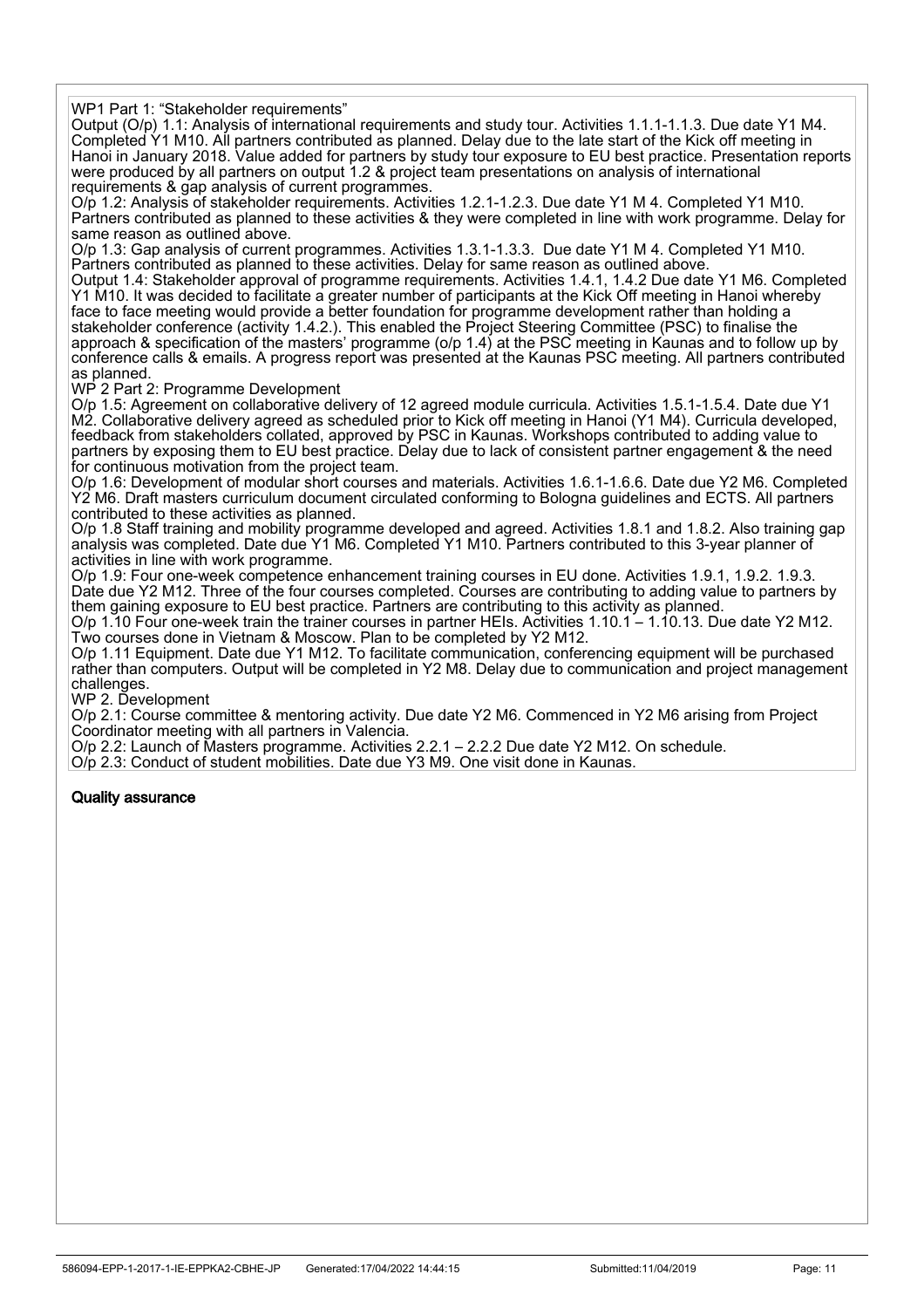The current Quality Assurance (QA) approach of the IHOD project is described in the project application (F4 Quality Control & Enhancement).There were delays in implementing the actions required by WP3 due to personnel, communication & governance issues. Mitigation: staff have been allocated to take responsibility for WP3 to enhance stakeholder engagement, ensure quality assurance measures are implemented & activities are monitored on a regular basis.(See attached new quality assurance and governance plan). The UCD Project Coordinator supported by the Project Manager and Project Team is responsible for ensuring project quality. At the Kick-off Project Steering Committee meeting parameters for monitoring quality for the overall project & for each task were agreed. Two members of the project team now have responsibility for the monitoring these parameters. QA measures to be applied:

O/p 3.1 Effective monitoring of project quality parameters. Due date Y3 M12.

Timescales for the implementation of each activity are outlined in the 3-year project work plan. Work Package Leaders with the support of the Project Manager, have taken responsibility for leading this activity & for ensuring the timetable is observed & if necessary take corrective action to ensure that plans are implemented in a timely manner. The results of the first annual enhancement was delayed due to personnel issues, communication challenges and governance Issues. The report will be presented to the PSC for approval by Y2 M10. O/p 3.2 Project plans are implemented on time:

The WP3 leaders, with the support of the Project Manager and Project Team will ensure that project timetables & milestones are met by checking the reports produced by the WP Leaders responsible for WP1 and WP2. O/p 3.3 Assessment of stakeholder satisfaction:

Stakeholder satisfaction is monitored throughout the project. The satisfaction of teaching staff who participate in the one-week training courses in EU (o/p 1.9) was assessed by a focus group (Dublin) & questionnaire (Kaunas, Valencia). A standardised questionnaire has been developed and has been used to assess the satisfaction of course participants taking part in the train the trainers' courses. O/p 1.10 assessments results will be included in the annual quality enhancement report which will identify areas for improvement. O/p 3.4 Reports from WP1-4

The individual members of the Project Team responsible for the implementation of each WP present a written report at the end of the project. Reports concerning WPs 1 & 2 are reviewed by the Project Team & presented to an evaluation panel consisting of senior staff from the partners who are not involved in the project. These reports are presented to the Erasmus+ monitoring team. The first concluded will be for WP1 in Y2 M10. O/p 3.5 The conduct of external assessment of project quality:

At the beginning of year 3, an external assessor from an EU university with experience of similar project will be invited to conduct an external assessment of the project. Andrew Johnstone will perform this consultant role. Formerly from Cranfield University UK, he coordinated two CBHE projects with a similar remit, one of which was setting up Masters' courses in Russia to improve the safety of pharmaceutics. The project team with the support of the PSC will participate in all quality enhancement activities.

O/p 3.6 Participation in Erasmus+ Quality activities:

The WP Leaders with the support of the Project Manager and the PSC will participate fully in all proposed Erasmus+ quality enhancement activities.

#### **Visibility**

The address of the web site is not yet available at the time of writing this report. However, the content has been agreed.

The first page on the site is a project summary and introduction. Other material currently will include, the project plan & progress report outlining the agreed governance approach underpinning the project. A full project description & reports of the PSC meetings in Hanoi in Y1 M3 & Kaunas in Y1 M10 will also be available. Also, reports on the competence enhancement training visits to Kaunas in July 2018, Dublin in October 2018 & Valencia in April 2019 will be made available. These documents will be made available in a restricted area (Google Drive) that will also include material on remedial actions needed to address the issues mentioned below & in the previous section on QA. The Masters curriculum document that has very recently been circulated will also be made available in this drive.

Dissemination activity has been limited so far due to delays linked to personnel issues and project management problems. These have now been resolved & a governance structure put in place that will ensure that deliverables linked to WP4 will be expedited. Responsibilities are defined clearly & allocated to named staff members. See attachment to this report on Progress and Governance.

For the reasons given above the web site is still under development. However, with the resolution of the outstanding issues it will now be shortly implemented. A maintenance & updating plan for the site is also agreed & responsibility taken for this by the Project Manager. This will be supplemented by a 'Google Drive' facility to communicate the aims, project strategy, activities and progress reports to the partners. It is anticipated that on the web site a feedback section will enable stakeholders to express their opinions. Wider public dissemination of the project progress & results on the site will be based on a conscious strategy of participation in conferences and forums. Two members of the WP4 have been appointed to maintain regular contact with key stakeholders. An agreed calendar of key events is being maintained by the UCD Project Administrator. A quarterly newsletter will now be produced by the Project Manager & used for visibility and exploitation purposes.

The project will shortly meet its contractual obligation for visibility & exploitation by creating & maintaining a website. Specified logos on all documents related to the project are in use. Project outputs will be put up on the Erasmus + results platform.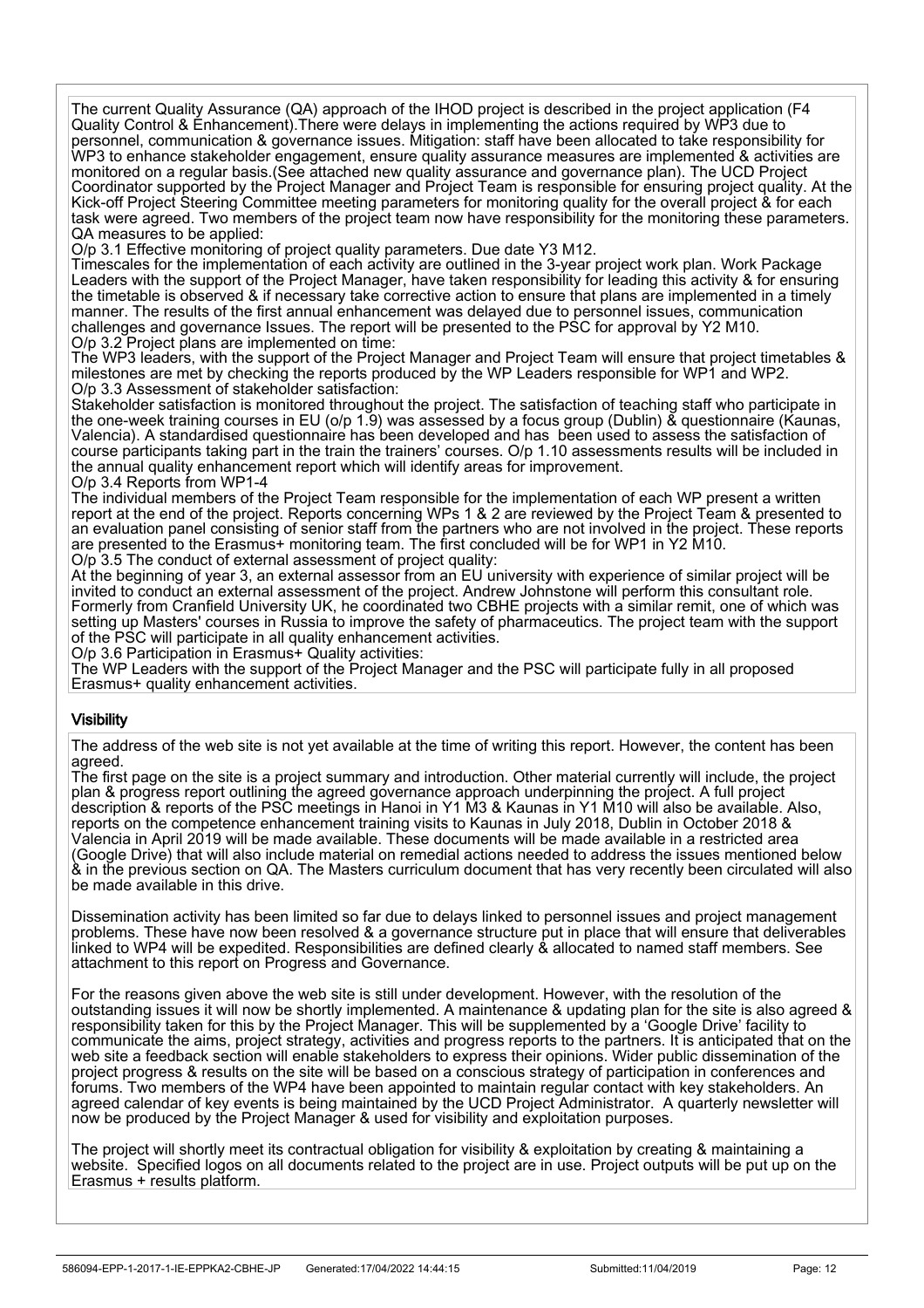#### **Equipment**

To facilitate communication, it was decided at the Kick Off meeting in Hanoi to purchase conferencing equipment rather than computers in order to improve project communication and coordination, particularly with colleagues in Central and South East Asia. Determining new technical requirements from the partners contributed to a delay in completing activities to purchase & distribute the equipment. Tenders are now being obtained for the conferencing equipment & purchasing will be actioned by shortly. The equipment will be installed in all the partner institutions.

#### The project includes activities relating to curriculum development

 $\left( \bullet \right)$ Yes

#### HIGHER EDUCATION: Promoting internationalisation, recognition and mobility, supporting changes in line with Bologna principles and tools.

The new curriculum for the proposed Masters course is called an MSc. 'Improving Healthcare Outcomes in Chronic Disease'. It is aligned with the APHEA (Agency for Public Health Education Accreditation) Masters in Public Health curriculum validation criteria. Accordingly, the curriculum was developed in line with EU standards for public health education and competences, and the European Credit Transfer and Accumulation System (ECTS). In accordance with the European Higher Education Area (EHEA), this curriculum is compatible with completion of the QF-EHEA second cycle level 9. The competences and level of competences to be achieved for accreditation requirements by The Association of Schools of Public Health in the European Region (ASPHER) were included in the design of this curriculum. APHEA EU Accreditation requires 120 ECTS and the specific content as required is included in the course. APHEA accreditation which will be possible for the partners following this curriculum and ASPHER conformity will contribute significantly to the sustainability of the project. However, there are significant cost implications for same. The model agreed for utilisation in this programme is a competency-based process model design for higher and further education. Fink's (2003) Integrated Course Design, which is non-technical, humanistic and integrated approach, draws on the concept of Backward Design Models and allows for connectedness with graduate attributes and competences (O'Neill, 2015). The curriculum is compatible with the requirements of the Bologna process, including the module indicative learning outcomes that are consistent with European Standards and Guidelines for QA. The module credit transfer system is consistent with ECTS and curriculum includes student centred learning. The MSc. Improving Healthcare Outcomes in Chronic Disease will be taught over a two-year period. The programme structure consists of a total of 12 modules including a clinical practicum that can be either a local or an international clinical practicum.

#### New/updated courses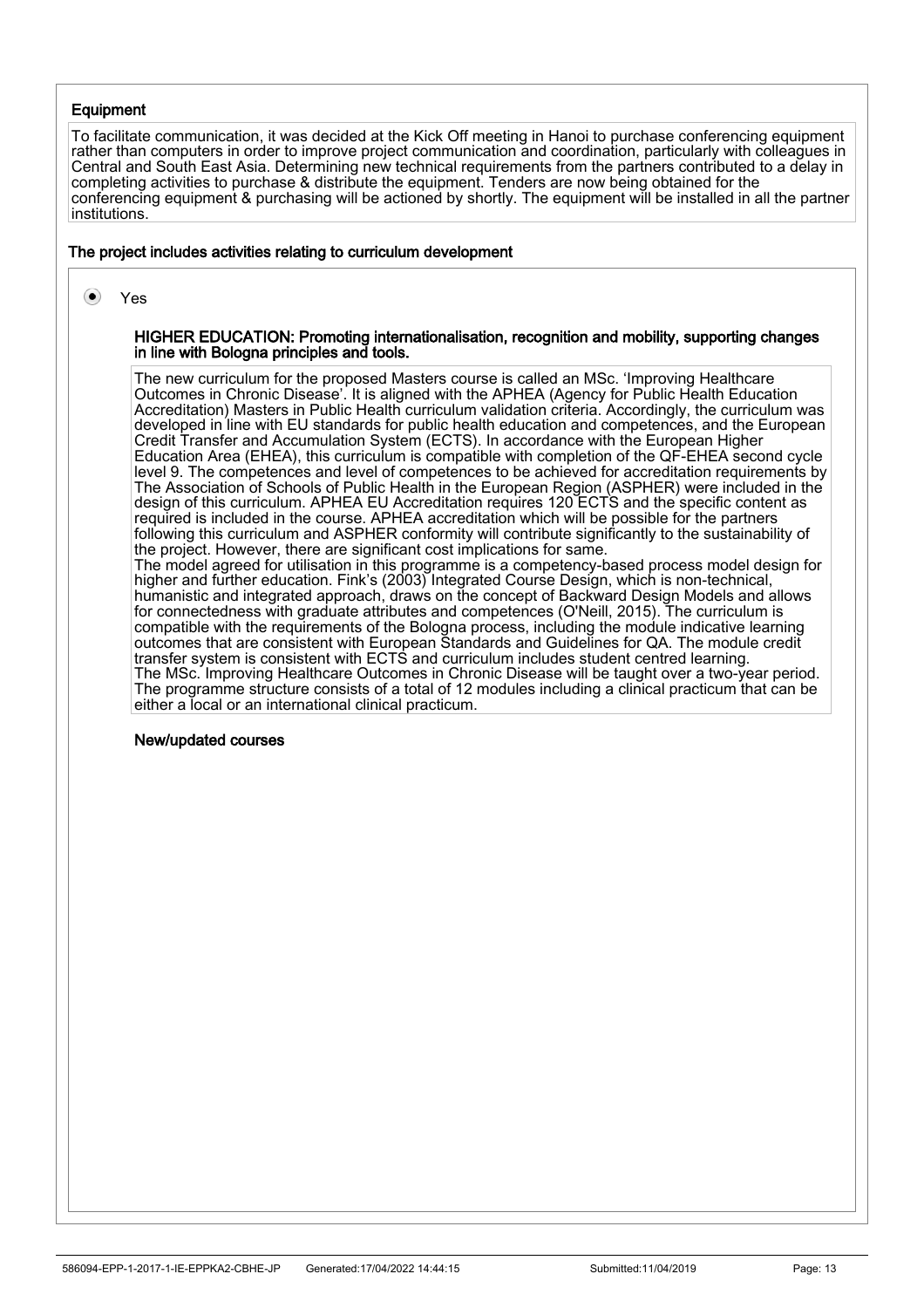The title of the proposed Masters course is MSc. Improving Healthcare Outcomes in Chronic Disease. It comprises 120 ECTS credits, as follows: Introduction to Public Health and Practice. 10 ECTS Epidemiology of Chronic Diseases (Communicable and Non-Communicable). 10 ECTS Health Policy, Quality and Health Economics. 10 ECTS Health Education and Health Promotion – Applied to Practice. 10 ECTS Health Informatics and Global Health. 10 ECTS Biostatistics and Methods of Investigation. 10 ECTS Advanced Research Methods. 10 ECTS Leadership and Management – Applied to Practice. 10 ECTS Population Health. 10 ECTS Person-Centred Care. 10 ECTS Research Project – Applied to Practice. 20 ECTS Clinical Practicum (international placement option) Pass/Fail

The following partners plan to launch the Masters course: Far Eastern Federal University, First Moscow State Medical University, Siberian State Medical Institution. The following partners will incorporate modules in existing medical graduate degrees with a plan to launch a Masters degree at a later stage: Tashkent Medical Academy, Bukhara State Medical Institute, Kazan Innovative University, Hanoi Medical University & Dai Hoc Thai Nguyen University.

A comprehensive curriculum document has been published that each partner will use as the basis for their new Masters programme or for modules as part of existing courses. This represents a very high level of development reached, compared to the final requirement in this area.

For the three partners listed above, launching the Masters course will involve obtaining recognition from their academic boards. Incorporation of modules in existing courses by the five partners mentioned above requires approval at faculty level.

70% of the curriculum development tasks have been completed. Assessment, teaching & learning strategies have yet to be designed (20%). Accreditation procedures are just starting (10% complete). No courses have yet been implemented (0% complete).

 $\bigcirc$ No

#### Teaching / Training Activities

 $\left( \bullet \right)$ Yes

#### Mobility for Teaching, Training and/or project research activities

The following training activities/research activities with mobilities have been undertaken: O/p 1.1 Analysis of international requirements & study tour. The findings of the study tour to Italy & Ireland are used to assess the requirements of key stakeholders. 27 mobility flows. O/p 1.5 Synergy needed for the collaborative delivery of cross-disciplinary programme is established by holding team building workshops in partner countries. Also, these visits are used to identify staff who will benefit from taking part in future mobilities. 15 mobility flows. O/p 1.9 Four one-week training courses in EU partners. Three EU partners (Dublin, Kaunas & Valencia) have hosted a competence enhancement programme to build capacity by delivering new teaching skills and strengthening synergies in the programme. 65 mobility flows. O/p 2.3.1 Conduct of student mobilities. 1 EU partner (Kaunas) hosted a one-month mobility for students designed to supplement the masters programme. 22 mobility flows.

The participants in the mobilities to the EU were assessed and identified by conducting a local training gap analysis in each partner country (o/p 1.8). Also, by discussions with senior colleagues in the partner institutions. These took place in the team building workshops mentioned above & at the two PSC meetings in Hanoi & Kaunas.

No

 $\bigcirc$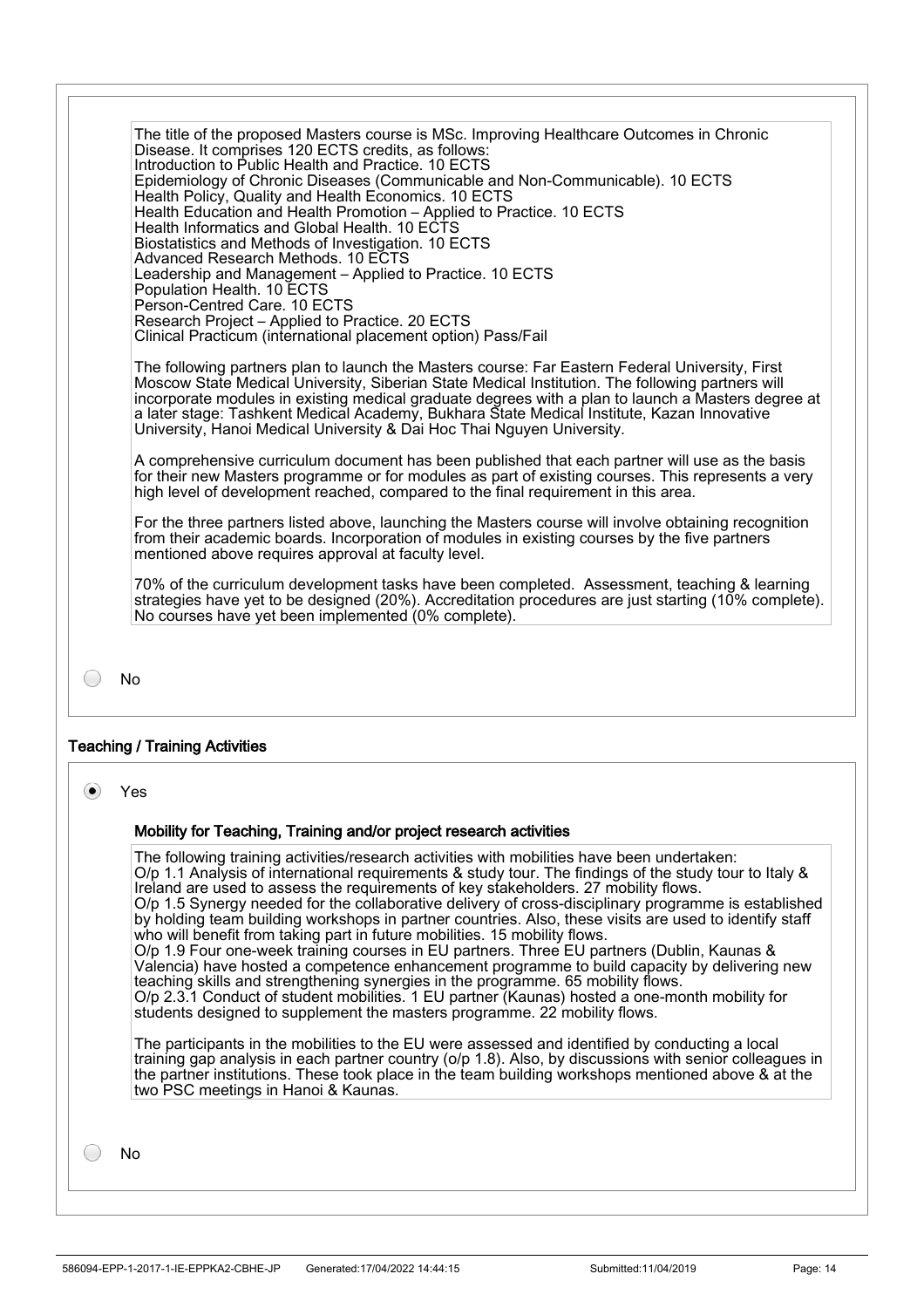## Quality of cooperation

#### Project management

The Local Operational Committee (LOC) representing each partner with the help of the Project Manager is responsible for day-to day project management – task planning, allocation of responsibilities and the rational use of resources. Each WP has clearly defined WP leaders, governance structure, inputs, aims, risk assessments, milestones, timetables & metrics.

The Project Co-Ordinator, Project Manager and Project Team are responsible for building & maintaining strong relations with the stakeholders by involving them in the PSC & maintaining regular contact. Project ownership is now assisted by the open & transparent functioning of the governance structure & the defined responsibilities and membership of the Project Team, which is responsible for decision making with each team member taking responsibility for a part of each work-package as well as taking responsibility to co-lead on specified WPs. A conscious strategy for the creation of synergy between members of the project team and between partners is based on a series of workshops with the aim of ensuring focus on the common goal. Some synergies have developed between Tashkent Medical University and University of Pavia.

Governance roles and communication channels are clarified and concretised in the Progress Report and Governance document attached to this report. This report was produced as a result of project management and communication issues that developed in year 2. The points raised are similar to the issues raised by EU monitoring activities. In particular, named members of the Project Team have agreed to take responsibility for the various deliverables within work packages. Also, Local Operational Committees were established in the partners, with concrete tasks and assigned responsibilities.

A draft of the partnership agreement was formulated by the Project Manager and Project Coordinator as soon as the contract was signed and provisional approval was obtained from the Erasmus CBHE team. This document was then circulated to all partners by email and a negotiation took place with each one to clarify and provisionally agree on its content before the Project Steering Committee in Hanoi in year 1 month 3. Any outstanding issues were resolved at the Hanoi meeting.

Indicators of progress are: 1. Whether project tasks completed on time, 2. Whether project gains stakeholder approval, 3. Whether project is owned by partners, 4. Whether project synergy is achieved. Measurement of progress for indicator 1 is assessed by Interim and Final Project Report, PSC meeting reports. Indicator 2 by decisions of stakeholders, indicators 3 and 4 by survey of Project Team.

Internal communication is carried out by face to face meetings of the PSC (two held so far, next planned for Moscow in year 2 month 10), as well as monthly project team conferencing calls and regular telephone and email contact between UCD and the partners and between EU programme countries. The primary operating language is English.

In order to facilitate coordination and communication, changes were made to the original application. Rather than buying computers for the partners, PSC in Hanoi decided it would be more beneficial to buy teleconferencing equipment. It was decided to hold face to face meetings of the PSC as well as holding conference calls.

#### Involvement of partners and stakeholders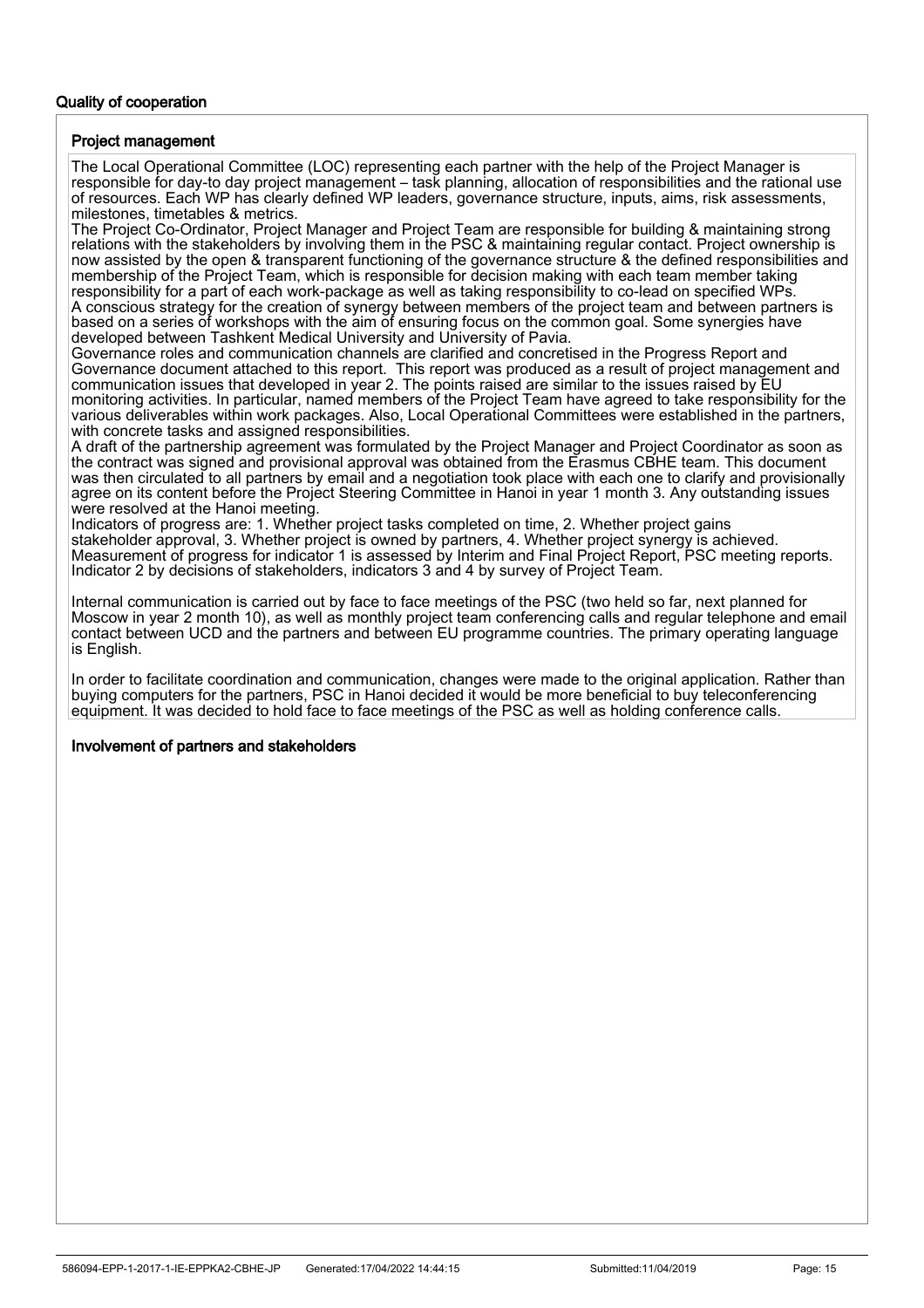The Project Coordinator and the Project Manager take the lead role in managing the project. All the programme and partner country partners have played an active role in the activities undertaken to date. All partners have participated in the management of the project. Two PSCs have been held, in Hanoi in Y1 M3 and Kaunas in Y1 M10. A further PSC is planned for Y2 M10 in Moscow. 20 staff from 11 of the 12 partners attended the Hanoi meeting & 15 staff from 11 partners the Kaunas meeting. Colleagues from Far Eastern Federal University, Valencia Polytechnic University, First Moscow Medical University & Tashkent Medical Academy were unable to travel to different activities due to urgent business at the last minute.

Staff from 7 of the 8 partner countries participated to determine key stakeholder requirements (outputs 1.1, 1.2 .1.3). All partners had responsibilities for WP1 Part 2, Programme Development (outputs 1.5, 1.6, 1.7.). Each of the 8 partner HEIs took responsibility for developing the curriculum, ILOs etc, for one or two of the 12 modules of the Masters programme. The subject areas selected related in most instances to the areas of expertise within the 8 partner countries and each EU partner country was allocated responsibility for quality oversight of each module again based on their expressed areas of expertise.

All partner HEIs have responsibility in WP2 for launching the masters courses or for introducing the modules into existing courses. All partners play a major role in dissemination events in WP4, in particular organising 5 public workshops and the final stakeholder event in Moscow. Lithuanian Medical University plays the lead role in WP2, Launch of the Masters Courses. The Valencia Polytechnic University has joint responsibility with University College Dublin (UCD) to lead on QA, WP3, and University of Pavia with UCD leads on dissemination, WP 4. More detail of responsibilities is given in the attached document on Governance Structure.

Since none of the partners had previous experience of CBHE projects, a series of team building workshops was held in the partner countries (Output 1.5, WP1 Part 2) to build capacity and to promote involvement of the partners. Where necessary special visits by the Project Coordinator and /or Project Manager will be held to resolve particular problems of partner 'buy-in' to the project. Issues have arisen in Uzbekistan in this regard, and a visit is scheduled for May by the Project Coordinator to support their participation.

Partner country needs were addressed in WP 1, part 1, output 1.2 Analysis of stakeholder needs, & 1.3, gap analysis of current programmes. This established the need for the proposed modules. In addition, an analysis of the newly developed module descriptors from the partner countries revealed the need for further training in curriculum development activities. Public authorities and stakeholders have been involved in the project e.g. staff from the University Clinic in Kazan have participated in formulating the course, and there is close contact between the Vladivostok Medical Centre and the Federal University of the Far East in formulating the course programme. The very close links between the WHO Centre based in the First Moscow Medical University on treating noncommunicable diseases in Central Asia and colleagues working on our CBHE project informed the formulation of the curriculum. APHEA made a presentation in Dublin, WP1, output 1.1. Students will have a role in the implementation of the project through their membership on LOCs. Students will partake in module & programme evaluation. All the partners have links to local hospitals who will play a role delivering the modules. Hence cooperation between HEIs and non-academic sectors is increased.

#### Management of the grant

The disbursement of the grant is organised by the Project Coordinator and other staff at University College Dublin (UCD) with responsibility for the budget. The UCD Finance Department oversees and monitors the financial operation of the project at all times and the disbursal of the monies. Regular statements are circulated by the Finance department of the current state of expenditure. These will be circulated to the partners in the future to keep them informed. At the Project Steering Committee meetings comprehensive presentations were made each time of how the grant was managed, how the financial rules were applied and the current state of the budget. The financial provisions of the Partnership Agreement (PA) were also explained. Spending was centralised as far as possible at UCD in line with the Partnership Agreement. Nearly all spending on travel and costs of stay was carried out by UCD. This will also be the case with equipment costs.

Partners were asked to provide bank details so the staff costs could be disbursed in line with the Partnership Agreement. There were considerable delays despite constant reminders about obtaining this information. One issue mentioned by the partners was that money transferred to central university accounts would never reach their department or even that government authorities would retain the majority of the money. As a result, it has not yet been possible to transfer funds to these partners. Efforts are continuing to resolve this and if this is not possible the EU monitoring person will be made aware of the continuing challenges.

For travel, it is not possible to buy refundable air tickets within the budget. It has happened several times now that senior staff have had to cancel flights due to urgent business at the last moment. This has led to a significant financial loss to UCD. Some issues have also arisen with late submission of names of the participants thereby causing delays in visa application and consequent booking of flights. A 3-year planner was developed and agreed around all activities to prevent similar crises from occurring in the future.

All expenditures under the headings Equipment, Subcontracting are planned to take place in the second half of the project so there are zero entries in the spreadsheet for these.

## IMPACT AND SUSTAINABILITY

İ

Awareness raising, dissemination, sustainability and exploitation of the project results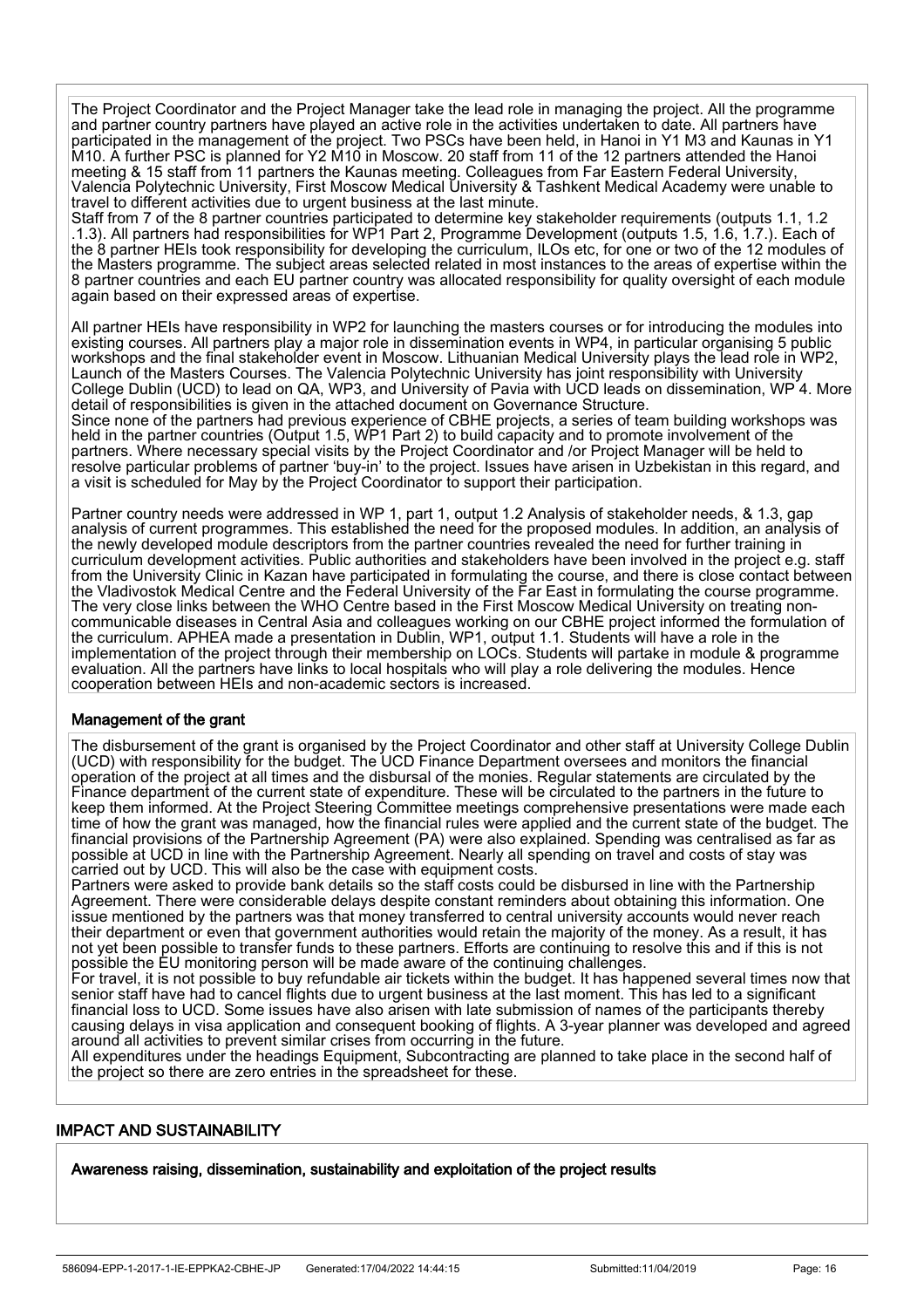Awareness raising has been achieved by interactions with stakeholders, such as the University Clinic in Kazan, the Vladivostok Medical Centre, the World Health Organisation (WHO) Centre based in the First Moscow Medical University on treating non-communicable diseases in Central Asia, and APHEA (Agency for Public Health Education Accreditation). All have had active roles in the project as described earlier in output 3.2. All the partners have close links with local hospitals/health authorities, and these will be used throughout the project to increase awareness and to facilitate dissemination.

Partners have not yet generally publicised the project on their own institutional web-sites. As a result of the meetings with the Project Coordinator in Valencia this will soon be rectified. However, partners have publicised on their internal bulletin boards etc. A project web site is in the process of being created at the time of writing this report where public material and closed material on the project will be available.

As discussed earlier, dissemination activity has been limited so far due to delays linked to communication and personnel issues and project management problems. These have now been resolved and a governance structure put in place that will ensure that deliverables linked to WP4 will be expedited. Deliverables will now be a quarterly newsletter, regular 6 monthly reports to Academic Boards, a feedback section for stakeholder views and the calendar of key events will be made available on the web site. When participating in conferences and forums a priority of partners will be to promote awareness of the project and its results.

A series of dissemination workshops and a stakeholder dissemination conference will be organised by the partners in year 3 of the project. The workshops will be held in all three partner countries in the project.

Sustainability is built into the project by means of stakeholder involvement during the planning stage to ensure that the developed masters' programme is relevant and follows international requirements. The modular nature of the masters' programme and the fact that it will be developed in line with the approach of the ECTS will enable continued transferability of the programme and widen the scope and sustainability of the professional training. This harmonisation will ease programme recognition and accreditation at relevant levels. Successfully launching the masters courses can attract co-funding from international bodies such as WHO and health NGOs, EU and others who see it's usefulness.

## Statistics and Indicators

## Type of equipment:

İ

|   | books and pedagogic material |
|---|------------------------------|
| ✓ | audio-visual equipment       |
|   | Computers and software       |
|   | lab material                 |
|   | er                           |

## For Curriculum Development projects

| Yes |                                                                                |                   |
|-----|--------------------------------------------------------------------------------|-------------------|
|     | Courses updated<br>(/developed/accredited) in line<br>with Bologna principles. | to a small extent |
|     | Number of new/updated courses<br>DEVELOPED                                     | 11                |
|     | Number of new/updated courses                                                  | $\boldsymbol{0}$  |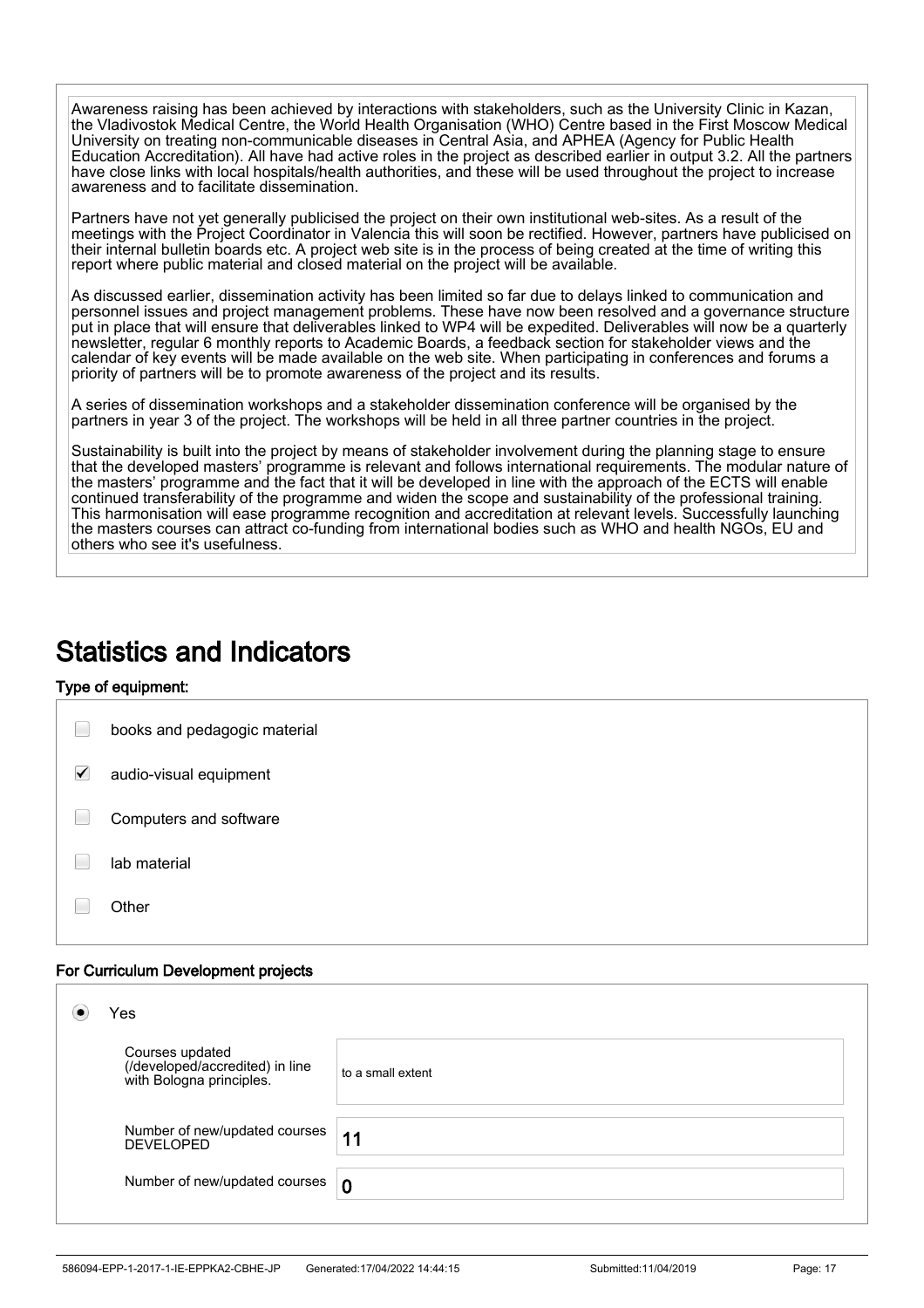|                      | RECOGNISED/ACCREDITED                                              |
|----------------------|--------------------------------------------------------------------|
|                      | Number of new/updated courses<br>IMPLEMENTED/DELIVERED<br>$\bf{0}$ |
|                      |                                                                    |
|                      | Level of new/updated courses:                                      |
|                      | Short cycle                                                        |
|                      | 1st Cycle (e.g. Bachelor)                                          |
| $\blacktriangledown$ | 2nd Cycle (e.g. Master)                                            |
|                      | 3rd Cycle (e.g. Doctoral)                                          |
|                      | Vocational Education and Training                                  |
|                      | Type of recognition:                                               |
| $\blacktriangledown$ | <b>HEI Degree</b>                                                  |
|                      | National degree                                                    |
|                      | <b>Multiple Degree</b>                                             |
|                      | Joint Degree                                                       |
| courses              | Volume (in ECTS) of new/updated                                    |
|                      | The new study programme includes:                                  |
| $\blacktriangledown$ | Placements/internships for students                                |
| $\blacktriangledown$ | Career orientation service                                         |
|                      | Career development measures                                        |
| delivery)            | Number of learners / trainees<br>enrolled (per intake / course     |
|                      | Type of skills/competence developed:                               |
| $\blacktriangledown$ | Transversal/behavioural skills                                     |
|                      | Technical /academic /scientific / research skills                  |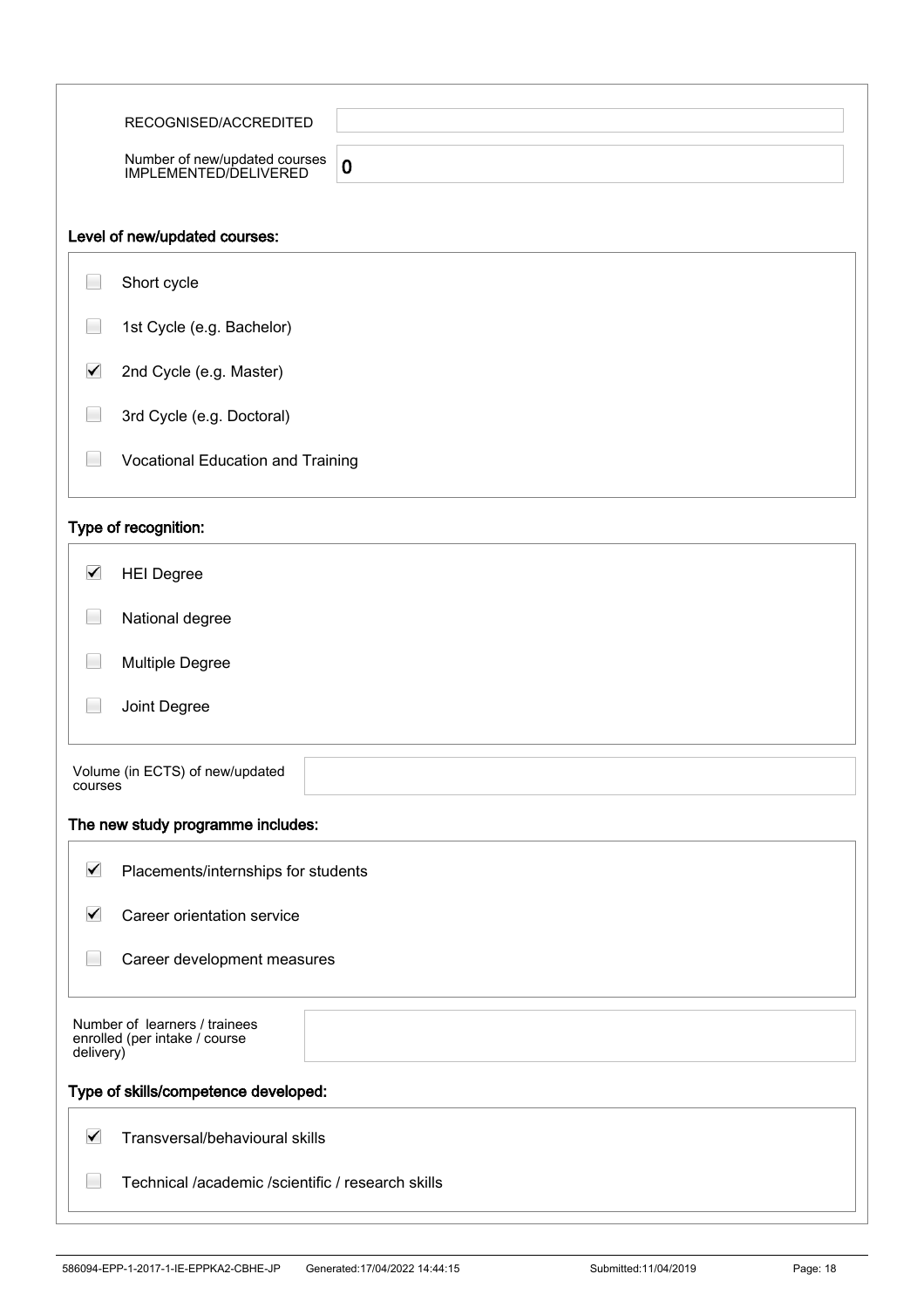| Linguistic competences<br>V                                                                                             |  |
|-------------------------------------------------------------------------------------------------------------------------|--|
| % of the new curriculum taught in<br>foreign language of the the total of<br>new curriculum developed by the<br>project |  |

## For Training/Mobility Activities

İ

İ

| Number of partner country "HEIs"<br>students" trained                                                 | 23 |
|-------------------------------------------------------------------------------------------------------|----|
| Number of partner country "HEIs"<br>academic staff" trained                                           | 65 |
| Number of partner country "HEIs"<br>administrative staff" trained                                     | 28 |
| Number of partner country "non-HEI individuals" trained (priv. sector,<br>NGOs, civil servants, etc.) | 0  |

## IMPACT AND SUSTAINABILITY

| Impact at individual level                                                                          |                |
|-----------------------------------------------------------------------------------------------------|----------------|
| Extent of attention given to<br>vulnerable groups                                                   | not applicable |
| Number of direct beneficiaries in<br>the Partner country(ies) per year:<br>academic staff from HEIs |                |
| Number of direct beneficiaries in<br>the PCs (/year): administrative staff<br>from HEIs             |                |
| Number of direct beneficiaries in<br>the PCs (/year): HE students                                   |                |
| Number of direct beneficiaries in<br>the PCs (/year): non HE individuals                            |                |

#### Impact at institutional level

| Extent of impact at institutional<br>level: for instance new courses /<br>strategies (policies, regulations) /<br>services (units, centres)                                                                                                | to a small extent |
|--------------------------------------------------------------------------------------------------------------------------------------------------------------------------------------------------------------------------------------------|-------------------|
| Potential of planned project<br>measures to contribute to new<br>national cooperation activities in<br>the Partner countries HEIs as a<br>result of the project (Memorandum<br>of Understanding /research<br>projects / joint publications | to a high extent  |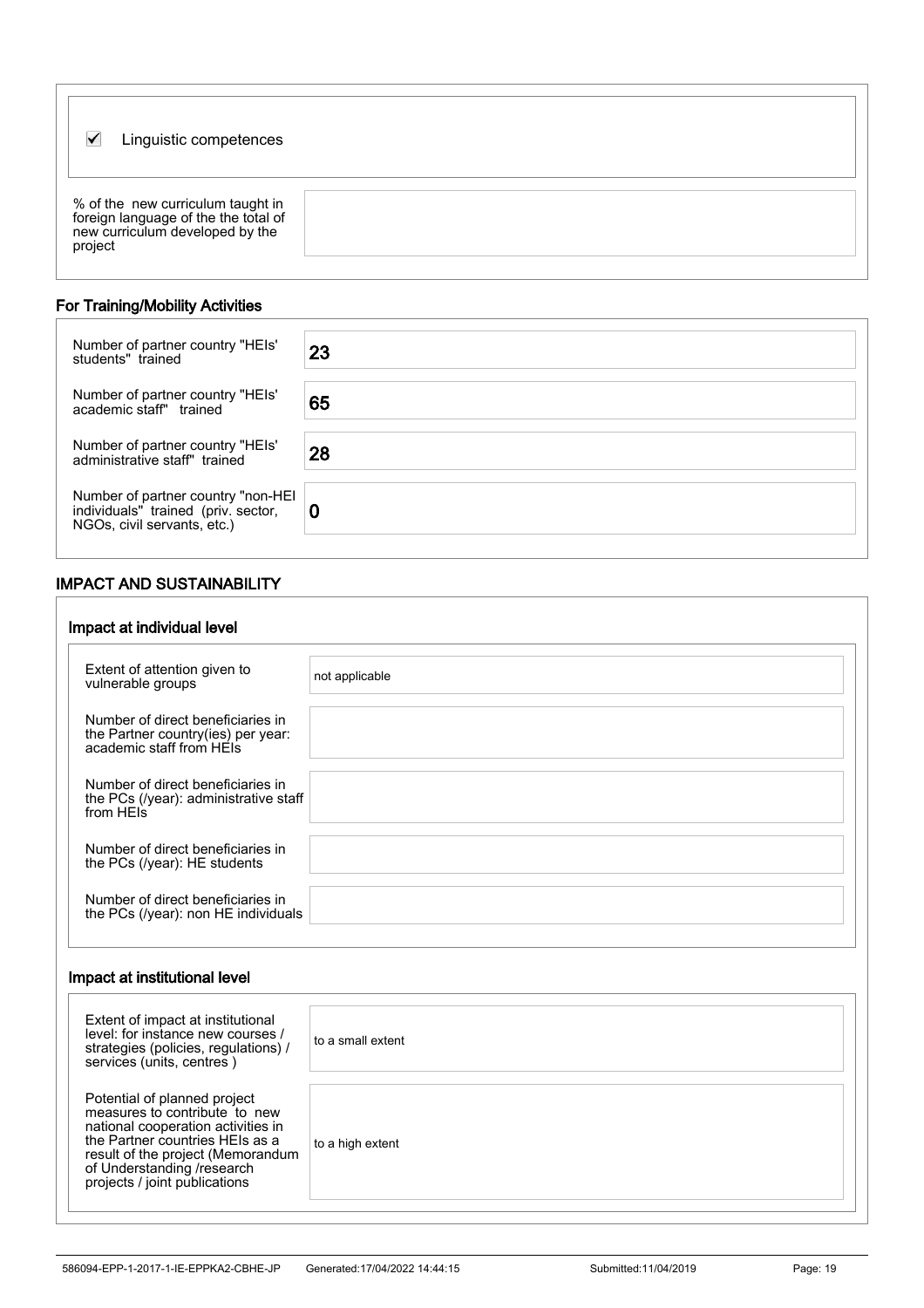| /participation in networks or<br>associations etc.)                                                                                                                                                                                                                                                                 |                  |
|---------------------------------------------------------------------------------------------------------------------------------------------------------------------------------------------------------------------------------------------------------------------------------------------------------------------|------------------|
| Potential of project to contribute to<br>new international cooperation<br>activities in the Partner countries<br>HEIs as a result of the project<br>(international agreements /<br>Memorandum of Understanding /<br>research projects / joint<br>publications / participation in<br>networks or associations, etc.) | to a high extent |

#### Impact on the HE Sector

| Potential of project to contribute to<br>new (/updated) national or regional<br>policies / laws / regulations in HE                                                                                     | to a small extent |
|---------------------------------------------------------------------------------------------------------------------------------------------------------------------------------------------------------|-------------------|
| Potential of project to contribute to<br>the establishment (/ further<br>development) of external bodies<br>(/associations /agencies)                                                                   | not applicable    |
| Potential of project to contribute to<br>improve the excellence /<br>competitiveness / attractiveness of<br>the Higher Education institutions                                                           | to a high extent  |
| Innovative character of the planned<br>results (i.e. the courses developed;<br>the new tools, services, procedures<br>delivered; the strategies<br>implemented for reaching the<br>target groups; etc.) | to a high extent  |

#### Impact on the society as a whole

| Potential of the project to pay<br>particular attention to least<br>developed countries                                                                                 | not applicable         |
|-------------------------------------------------------------------------------------------------------------------------------------------------------------------------|------------------------|
| Potential of the project to engage<br>Partner Countries HEIs in new<br>means of cooperation with<br>employers and other stakeholders<br>(e.g. NGOs, associations, etc.) | to a very small extent |
| Measures contributing to improving<br>lifelong learning approaches in the<br>Partner Country HEIs                                                                       | to a very high extent  |

### Sustainability

İ

Institutional support for Partner Country HEIs to sustain project results

to a small extent

#### Measures to collect Sources of financial (/logistic) support for sustaining the project results from: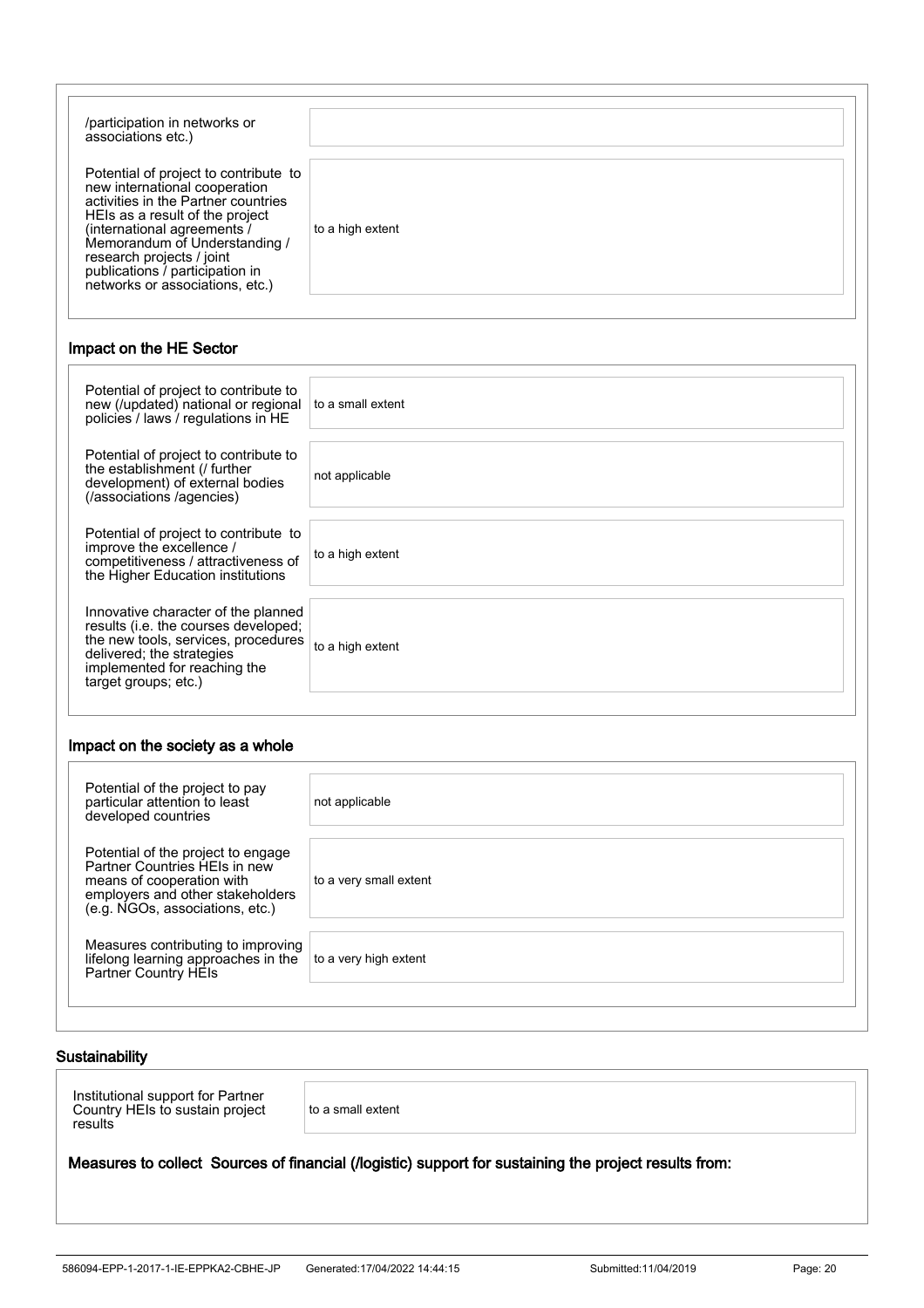| $\blacktriangledown$ | Partner HEIs                            |
|----------------------|-----------------------------------------|
| $\blacktriangledown$ | Public authorities in Partner countries |
| ۰                    | <b>NGOs</b>                             |
|                      | Private sector                          |
|                      | European Union                          |
|                      | Other                                   |
|                      |                                         |

#### QUALITY OF PARTNERSHIP & COOPERATION

| Involvement of students in the<br>project implementation                        | to a high extent       |
|---------------------------------------------------------------------------------|------------------------|
| Involvement of non-educational<br>stakeholders in the project<br>implementation | to a very small extent |

## RELEVANCE in relation to project objectives

To what extent the project contributes to the policy objectives of the Partner Countries

to a high extent

#### Project potential to promote EU's horizontal policies

| Agriculture, fisheries and foods |  |  |
|----------------------------------|--|--|

| <b>Business</b> |
|-----------------|
|-----------------|

İ

**Climate action** 

- $\blacktriangledown$ Cross-cutting policies
- **Culture, education and youth**
- Economy, finance and tax
- $\Box$ Employment and social rights
- $\Box$ Energy and natural resources
- $\blacktriangledown$ Environment, consumers and health

#### $\blacktriangledown$ External relations and foreign affairs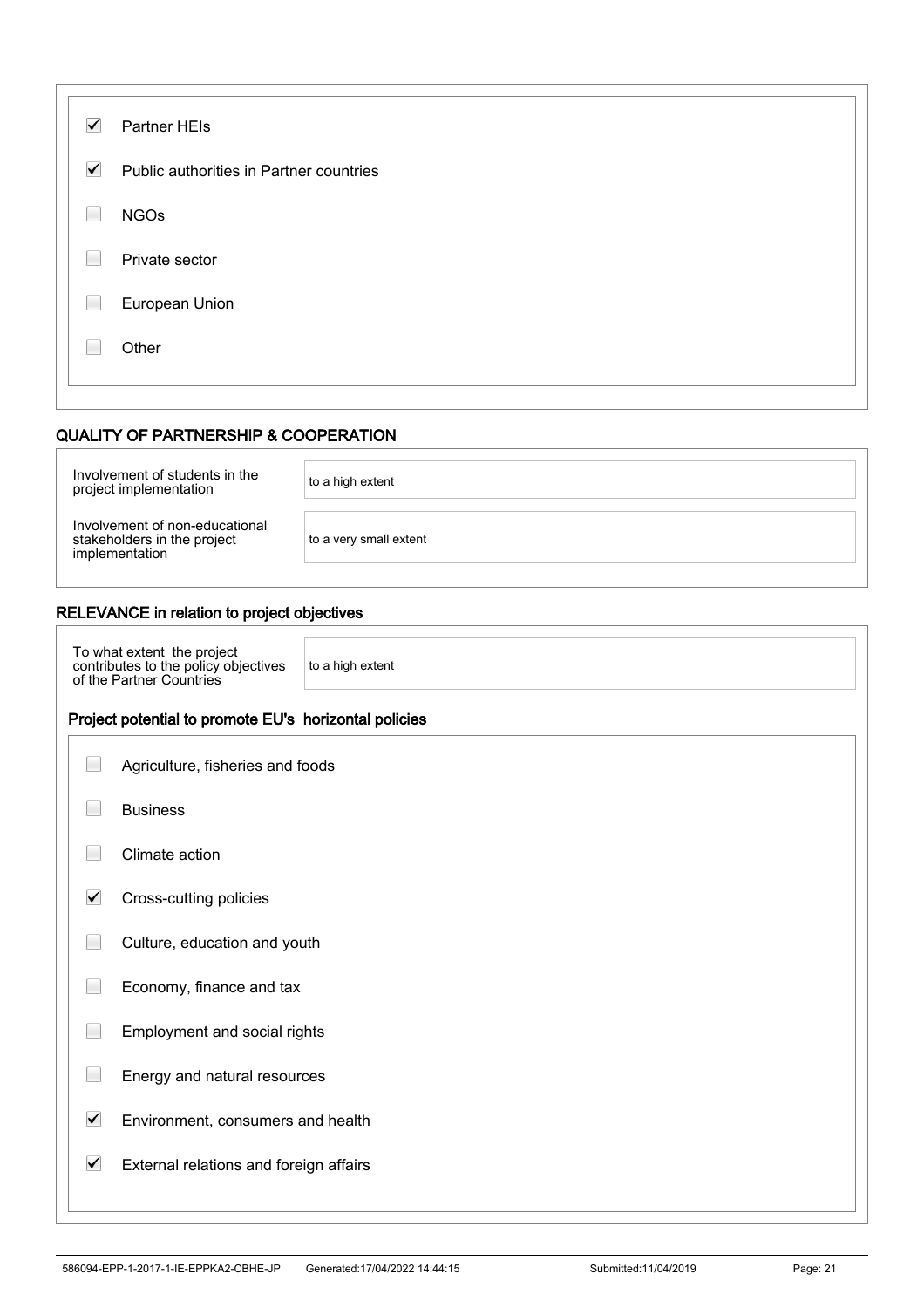| Justice, home affairs and citizens' rights |  |
|--------------------------------------------|--|
| ✓<br>Regions and local development         |  |
| Science and technology                     |  |
| Transport and travel                       |  |
|                                            |  |

## Meetings,Training and Mobilities

## Meetings, Trainings and Mobilities

### Estimated dates of consortium meetings until the end of the projects

| Venue country             | Venue city | Date of Meeting |  |
|---------------------------|------------|-----------------|--|
| Vietnam                   | Hanoi      | 09/01/2018      |  |
| Lithuania                 | Kaunas     | 02/07/2018      |  |
| <b>Russian Federation</b> | Moscow     | 04/07/2019      |  |
| <b>Russian Federation</b> | Moscow     | 13/01/2020      |  |

#### Training and Mobilities

| Event          | Purpose  | Type of<br>participants                    | Gender                | Number         | Country of<br>Origin  | Country of<br>destination | Duration (in<br>weeks) | %compared<br>to objectives |
|----------------|----------|--------------------------------------------|-----------------------|----------------|-----------------------|---------------------------|------------------------|----------------------------|
| 1              | Workshop | Academic<br>$stat -$<br>teaching           | Number<br>Male        | 6              | Lithuania             | Russian<br>Federation     | 1                      | 100                        |
| $\mathbf{1}$   | Workshop | Academic<br>$stat -$<br>administrativ<br>e | Number<br>Female      | $\overline{2}$ | Lithuania             | Russian<br>Federation     | $\mathbf{1}$           | 100                        |
| $\overline{2}$ | Study    | Academic<br>$stat -$<br>administrativ<br>e | Number<br>Male        | $\mathbf{1}$   | Uzbekistan            | Italy                     | 1                      | 100                        |
| 2              | Study    | Non-<br>academic<br>staff                  | Number<br>Male        | $\mathbf{1}$   | <b>Uzbekistan</b>     | Italy                     | $\mathbf{1}$           | 100                        |
| 2              | Study    | Academic<br>staff $-$<br>teaching          | Number<br>Male        | $\mathbf{1}$   | Uzbekistan            | Italy                     | 1                      | 100                        |
| $\overline{2}$ | Study    | Academic<br>$stat -$<br>teaching           | Number<br>Female      | $\mathbf{1}$   | Uzbekistan            | Italy                     | $\mathbf{1}$           | 100                        |
| $\overline{2}$ | Study    | Academic<br>$stat -$<br>administrativ<br>e | Number<br>Male        | $\mathbf{1}$   | Russian<br>Federation | Italy                     | $\mathbf{1}$           | 100                        |
| 2              | Study    | Academic<br>staff $-$<br>teaching          | <b>Number</b><br>Male | $\mathbf 1$    | Russian<br>Federation | Italy                     | $\mathbf{1}$           | 100                        |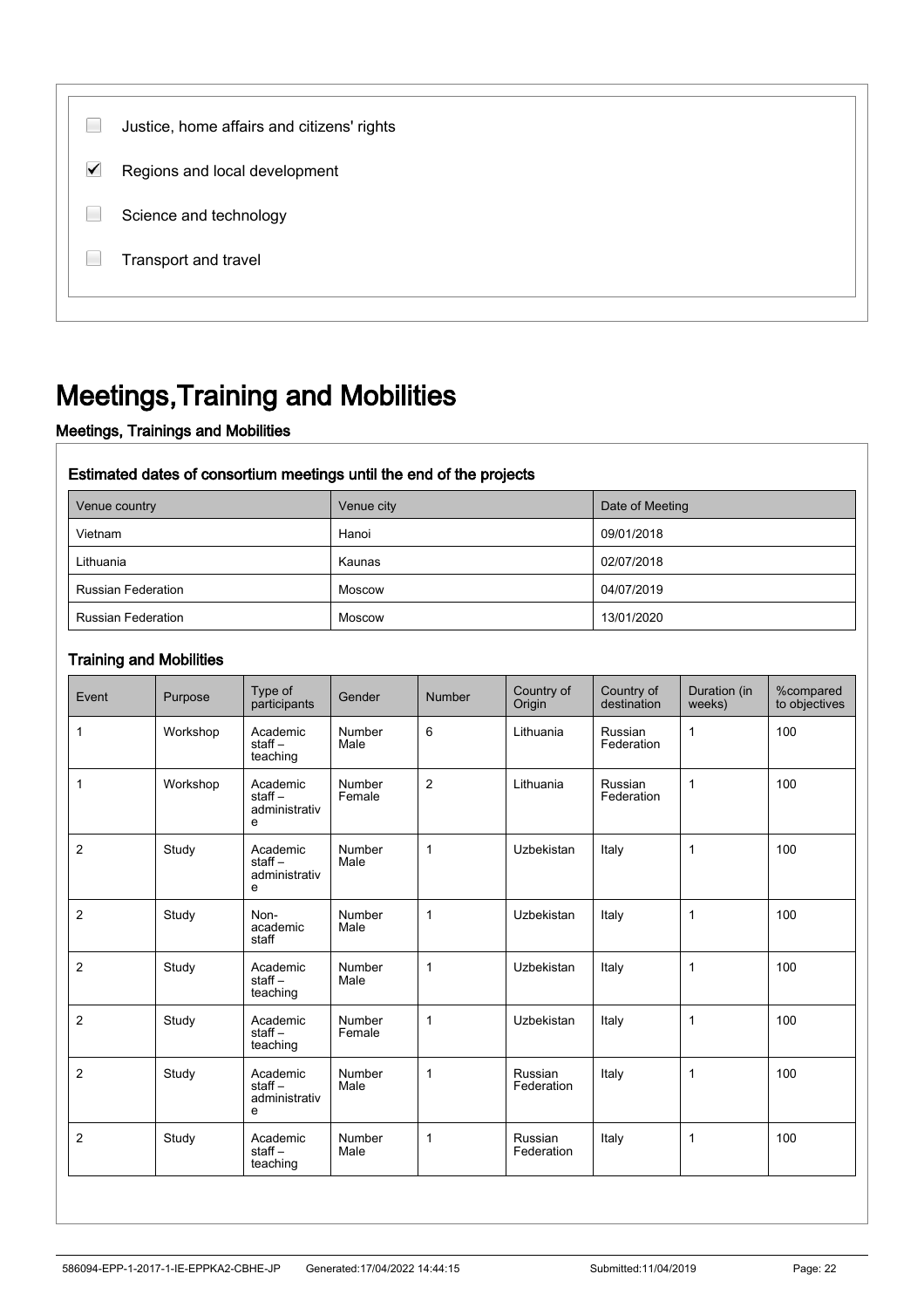| $\boldsymbol{2}$        | Study    | Non-<br>academic<br>staff                   | Number<br>Male   | 1              | Russian<br>Federation | Italy                 | $\mathbf{1}$ | 100 |
|-------------------------|----------|---------------------------------------------|------------------|----------------|-----------------------|-----------------------|--------------|-----|
| $\overline{c}$          | Study    | Academic<br>staff $-$<br>teaching           | Number<br>Female | 3              | Russian<br>Federation | Italy                 | $\mathbf{1}$ | 100 |
| $\sqrt{2}$              | Study    | Non-<br>academic<br>staff                   | Number<br>Female | $\mathbf{1}$   | Russian<br>Federation | Italy                 | $\mathbf{1}$ | 100 |
| $\boldsymbol{2}$        | Study    | Academic<br>staff-<br>teaching              | Number<br>Male   | $\mathbf{1}$   | Vietnam               | Italy                 | $\mathbf{1}$ | 100 |
| $\boldsymbol{2}$        | Study    | Academic<br>$stat -$<br>administrativ<br>е  | Number<br>Male   | $\mathbf 1$    | Vietnam               | Italy                 | $\mathbf{1}$ | 100 |
| $\overline{c}$          | Study    | Non-<br>academic<br>staff                   | Number<br>Female | $\overline{c}$ | Vietnam               | Italy                 | $\mathbf{1}$ | 100 |
| $\sqrt{2}$              | Study    | Academic<br>staff-<br>teaching              | Number<br>Male   | $\mathbf{1}$   | Uzbekistan            | Ireland               | $\mathbf{1}$ | 100 |
| $\boldsymbol{2}$        | Study    | Academic<br>staff $-$<br>teaching           | Number<br>Female | $\mathbf{1}$   | Uzbekistan            | Ireland               | $\mathbf{1}$ | 100 |
| $\overline{c}$          | Study    | Academic<br>staff $-$<br>administrativ<br>е | Number<br>Male   | $\mathbf 1$    | Uzbekistan            | Ireland               | 1            | 100 |
| $\overline{c}$          | Study    | Non-<br>academic<br>staff                   | Number<br>Male   | $\mathbf{1}$   | Uzbekistan            | Ireland               | $\mathbf{1}$ | 100 |
| $\sqrt{2}$              | Study    | Academic<br>staff-<br>teaching              | Number<br>Male   | $\mathbf{1}$   | Russian<br>Federation | Ireland               | $\mathbf{1}$ | 100 |
| $\boldsymbol{2}$        | Study    | Academic<br>staff-<br>teaching              | Number<br>Female | 3              | Russian<br>Federation | Ireland               | $\mathbf{1}$ | 100 |
| $\overline{c}$          | Study    | Non-<br>academic<br>staff                   | Number<br>Male   | $\mathbf{1}$   | Russian<br>Federation | Ireland               | 1            | 100 |
| $\overline{c}$          | Study    | Non-<br>academic<br>staff                   | Number<br>Female | $\mathbf{1}$   | Russian<br>Federation | Ireland               | $\mathbf{1}$ | 100 |
| $\sqrt{2}$              | Study    | Academic<br>staff-<br>teaching              | Number<br>Male   | $\mathbf{1}$   | Vietnam               | Ireland               | $\mathbf{1}$ | 100 |
| $\sqrt{2}$              | Study    | Academic<br>staff-<br>administrativ<br>е    | Number<br>Male   | $\mathbf{1}$   | Vietnam               | Ireland               | $\mathbf{1}$ | 100 |
| $\overline{\mathbf{c}}$ | Study    | Non-<br>academic<br>staff                   | Number<br>Female | $\overline{c}$ | Vietnam               | Ireland               | $\mathbf{1}$ | 100 |
| $\mathbf{1}$            | Workshop | Academic<br>staff-<br>teaching              | Number<br>Male   | $\mathbf{1}$   | Ireland               | Russian<br>Federation | $\mathbf{1}$ | 100 |
| $\mathbf{1}$            | Workshop | Non-<br>academic<br>staff                   | Number<br>Male   | $\overline{4}$ | Ireland               | Russian<br>Federation | 1            | 100 |
| $\mathbf{1}$            | Workshop | Academic<br>staff-<br>teaching              | Number<br>Female | 10             | Ireland               | Russian<br>Federation | $\mathbf{1}$ | 100 |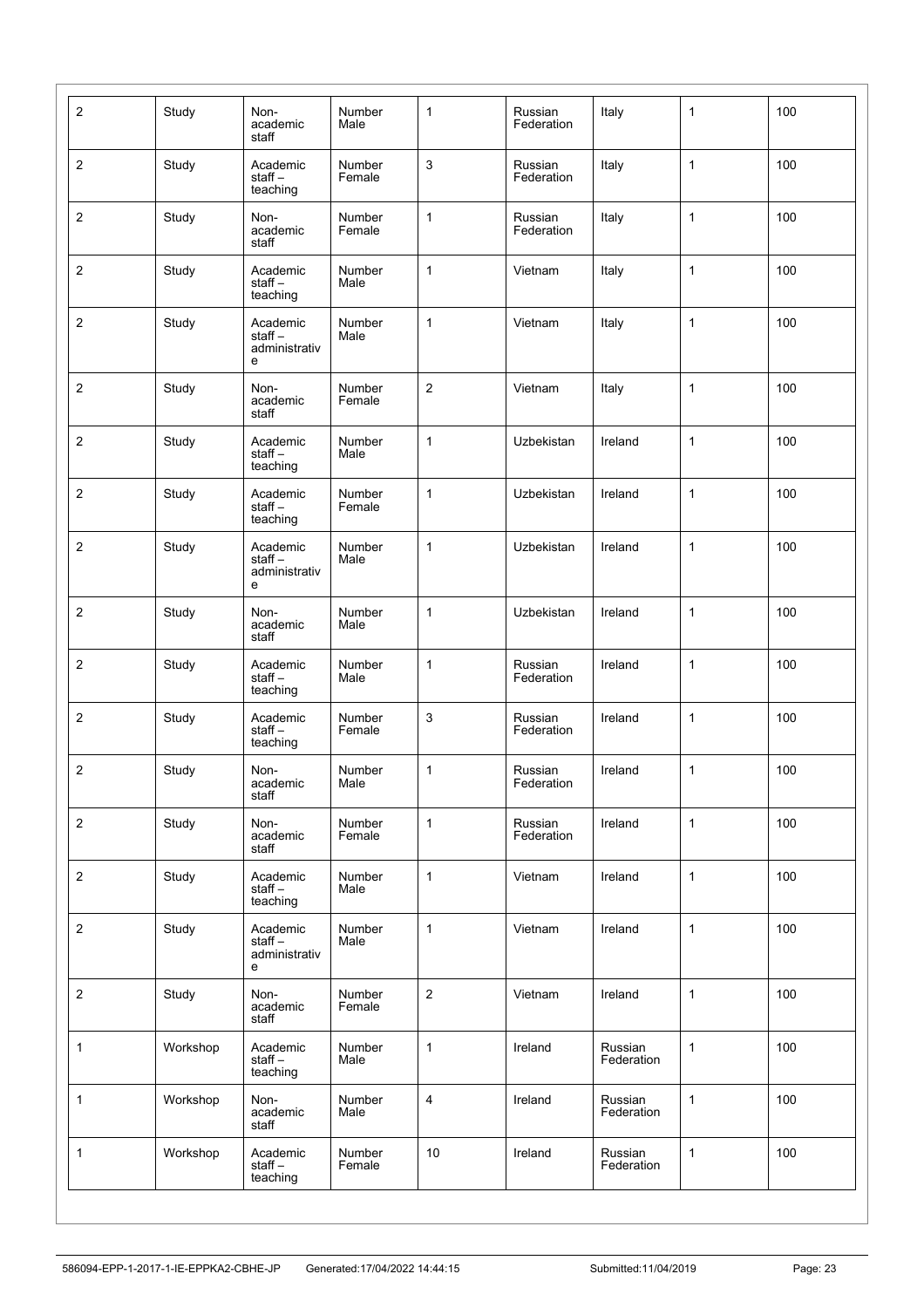| 3            | Training | Academic<br>staff $-$<br>teaching           | Number<br>Male   | 3              | Uzbekistan            | Lithuania | $\mathbf{1}$ | 100 |
|--------------|----------|---------------------------------------------|------------------|----------------|-----------------------|-----------|--------------|-----|
| 3            | Training | Academic<br>staff $-$<br>teaching           | Number<br>Female | $\overline{c}$ | Uzbekistan            | Lithuania | 1            | 100 |
| 3            | Training | Academic<br>staff-<br>teaching              | Number<br>Male   | $\mathbf{1}$   | Russian<br>Federation | Lithuania | $\mathbf{1}$ | 100 |
| 3            | Training | Academic<br>staff $-$<br>administrativ<br>е | Number<br>Male   | 1              | Russian<br>Federation | Lithuania | $\mathbf{1}$ | 100 |
| 3            | Training | Academic<br>staff-<br>teaching              | Number<br>Female | $\sqrt{2}$     | Russian<br>Federation | Lithuania | $\mathbf{1}$ | 100 |
| 3            | Training | Non-<br>academic<br>staff                   | Number<br>Female | $\mathbf{1}$   | Russian<br>Federation | Lithuania | 1            | 100 |
| 3            | Training | Academic<br>staff-<br>teaching              | Number<br>Male   | 4              | Vietnam               | Lithuania | 1            | 100 |
| 3            | Training | Academic<br>staff-<br>administrativ<br>е    | Number<br>Female | $\sqrt{2}$     | Vietnam               | Lithuania | 1            | 100 |
| 3            | Training | Academic<br>staff-<br>teaching              | Number<br>Male   | 1              | Uzbekistan            | Ireland   | $\mathbf{1}$ | 100 |
| 3            | Training | Academic<br>staff $-$<br>teaching           | Number<br>Female | $\overline{2}$ | Uzbekistan            | Ireland   | $\mathbf{1}$ | 100 |
| 3            | Training | Academic<br>staff-<br>teaching              | Number<br>Male   | $\mathbf{1}$   | Russian<br>Federation | Ireland   | $\mathbf{1}$ | 100 |
| 3            | Training | Academic<br>staff-<br>teaching              | Number<br>Female | 3              | Russian<br>Federation | Ireland   | $\mathbf{1}$ | 100 |
| 3            | Training | Academic<br>staff-<br>administrativ<br>е    | Number<br>Female | $\overline{c}$ | Russian<br>Federation | Ireland   | 1            | 100 |
| $\mathbf{3}$ | Training | Non-<br>academic<br>staff                   | Number<br>Female | $\sqrt{2}$     | Russian<br>Federation | Ireland   | $\mathbf{1}$ | 100 |
| $\mathbf{3}$ | Training | Non-<br>academic<br>staff                   | Number<br>Male   | $\mathbf{1}$   | Russian<br>Federation | Ireland   | $\mathbf{1}$ | 100 |
| $\mathsf 3$  | Training | Academic<br>staff $-$<br>teaching           | Number<br>Male   | $\overline{2}$ | Vietnam               | Ireland   | $\mathbf{1}$ | 100 |
| 3            | Training | Academic<br>staff $-$<br>teaching           | Number<br>Female | $\mathbf{1}$   | Vietnam               | Ireland   | $\mathbf{1}$ | 100 |
| 3            | Training | Non-<br>academic<br>staff                   | Number<br>Female | $\overline{2}$ | Vietnam               | Ireland   | $\mathbf{1}$ | 100 |
| $\mathbf{3}$ | Training | Academic<br>staff-<br>administrativ<br>е    | Number<br>Male   | $\mathbf{1}$   | Vietnam               | Ireland   | $\mathbf{1}$ | 100 |
| 4            | Teaching | Students                                    | Number<br>Male   | 4              | Uzbekistan            | Lithuania | 4            | 100 |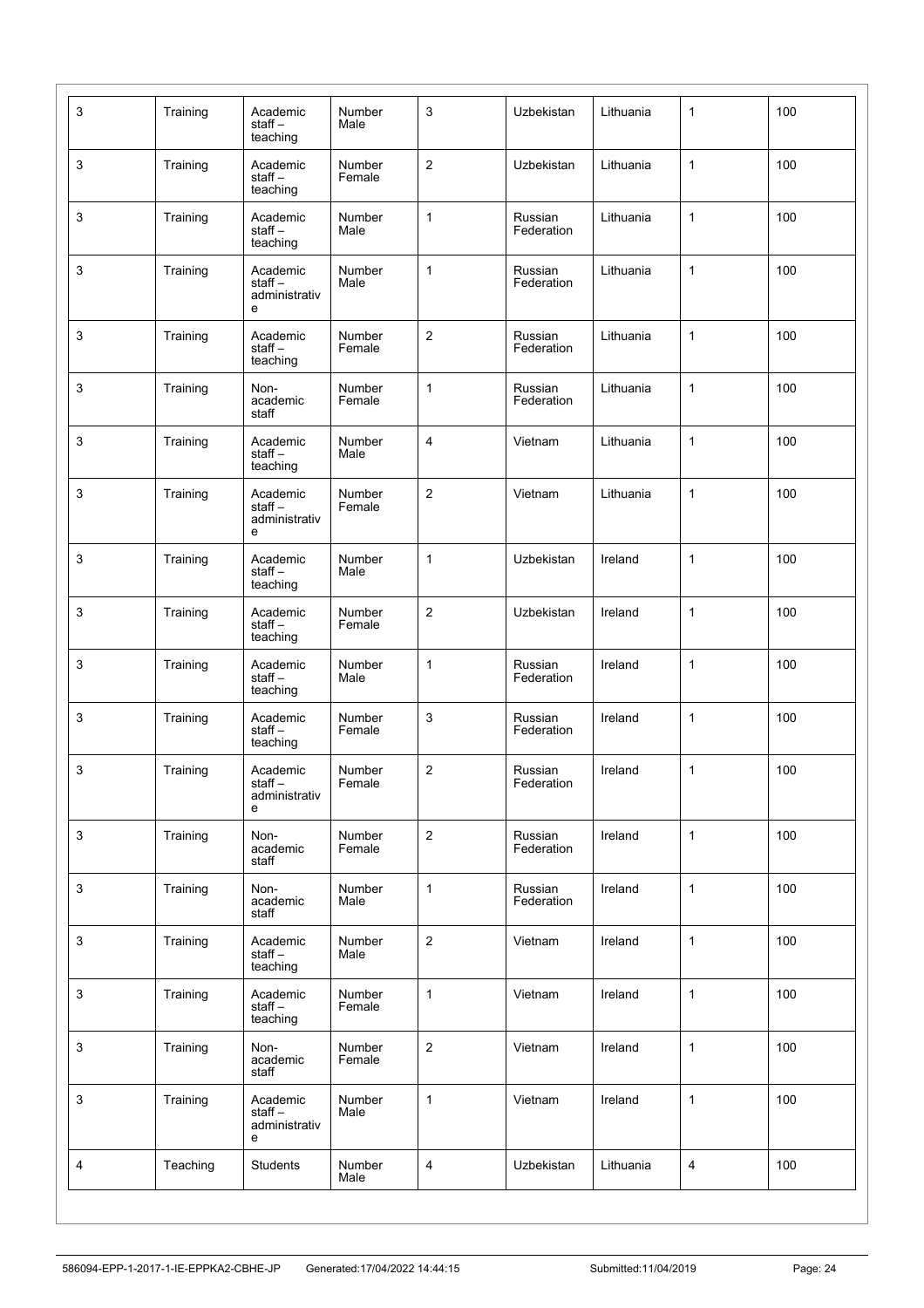| $\overline{4}$  | Teaching            | <b>Students</b>                             | Number<br>Female | $\overline{2}$ | Uzbekistan            | Lithuania             | 4            | 100 |
|-----------------|---------------------|---------------------------------------------|------------------|----------------|-----------------------|-----------------------|--------------|-----|
| 4               | Teaching            | <b>Students</b>                             | Number<br>Male   | $\mathbf{1}$   | Russian<br>Federation | Lithuania             | 4            | 100 |
| 4               | Teaching            | <b>Students</b>                             | Number<br>Female | 9              | Russian<br>Federation | Lithuania             | 4            | 100 |
| 4               | Teaching            | Students                                    | Number<br>Male   | 3              | Vietnam               | Lithuania             | 4            | 100 |
| 4               | Teaching            | <b>Students</b>                             | Number<br>Female | 3              | Vietnam               | Lithuania             | 4            | 100 |
| 3               | Training            | Academic<br>staff-<br>teaching              | Number<br>Male   | $\sqrt{2}$     | Uzbekistan            | Spain                 | $\mathbf{1}$ | 100 |
| 3               | Training            | Academic<br>staff-<br>teaching              | Number<br>Female | $\overline{2}$ | Uzbekistan            | Spain                 | $\mathbf{1}$ | 100 |
| 3               | Training            | Academic<br>staff $-$<br>teaching           | Number<br>Female | 3              | Russian<br>Federation | Spain                 | $\mathbf{1}$ | 100 |
| 3               | Training            | Academic<br>staff $-$<br>administrativ<br>е | Number<br>Male   | $\mathbf{1}$   | Russian<br>Federation | Spain                 | $\mathbf{1}$ | 100 |
| 3               | Training            | Non-<br>academic<br>staff                   | Number<br>Male   | 3              | Russian<br>Federation | Spain                 | $\mathbf{1}$ | 100 |
| 3               | Training            | Academic<br>staff $-$<br>administrativ<br>е | Number<br>Female | $\mathbf{1}$   | Russian<br>Federation | Spain                 | $\mathbf{1}$ | 100 |
| 3               | Training            | Non-<br>academic<br>staff                   | Number<br>Female | 3              | Russian<br>Federation | Spain                 | $\mathbf{1}$ | 100 |
| 3               | Training            | Academic<br>staff-<br>teaching              | Number<br>Male   | 2              | Vietnam               | Spain                 | $\mathbf{1}$ | 100 |
| 3               | Training            | Academic<br>staff-<br>administrativ<br>e    | Number<br>Female | 1              | Vietnam               | Spain                 | 1            | 100 |
| 3               | Training            | Non-<br>academic<br>staff                   | Number<br>Female | $\sqrt{2}$     | Vietnam               | Spain                 | $\mathbf{1}$ | 100 |
| $\mathsf 3$     | Training            | Academic<br>staff-<br>administrativ<br>е    | Number<br>Male   | $\mathbf{1}$   | Vietnam               | Spain                 | $\mathbf{1}$ | 100 |
| 5               | Intensive<br>course | Academic<br>staff-<br>teaching              | Number<br>Male   | $\mathsf 3$    | Russian<br>Federation | Russian<br>Federation | 0,4          | 40  |
| $5\phantom{.0}$ | Intensive<br>course | Academic<br>staff-<br>teaching              | Number<br>Female | $\mathbf{3}$   | Russian<br>Federation | Russian<br>Federation | 0,4          | 40  |
| 5               | Intensive<br>course | Academic<br>staff-<br>administrativ<br>е    | Number<br>Male   | $\mathbf{1}$   | Russian<br>Federation | Russian<br>Federation | 0,4          | 40  |
| 5               | Intensive<br>course | <b>Students</b>                             | Number<br>Male   | $\mathbf{1}$   | Russian<br>Federation | Russian<br>Federation | 0,4          | 40  |